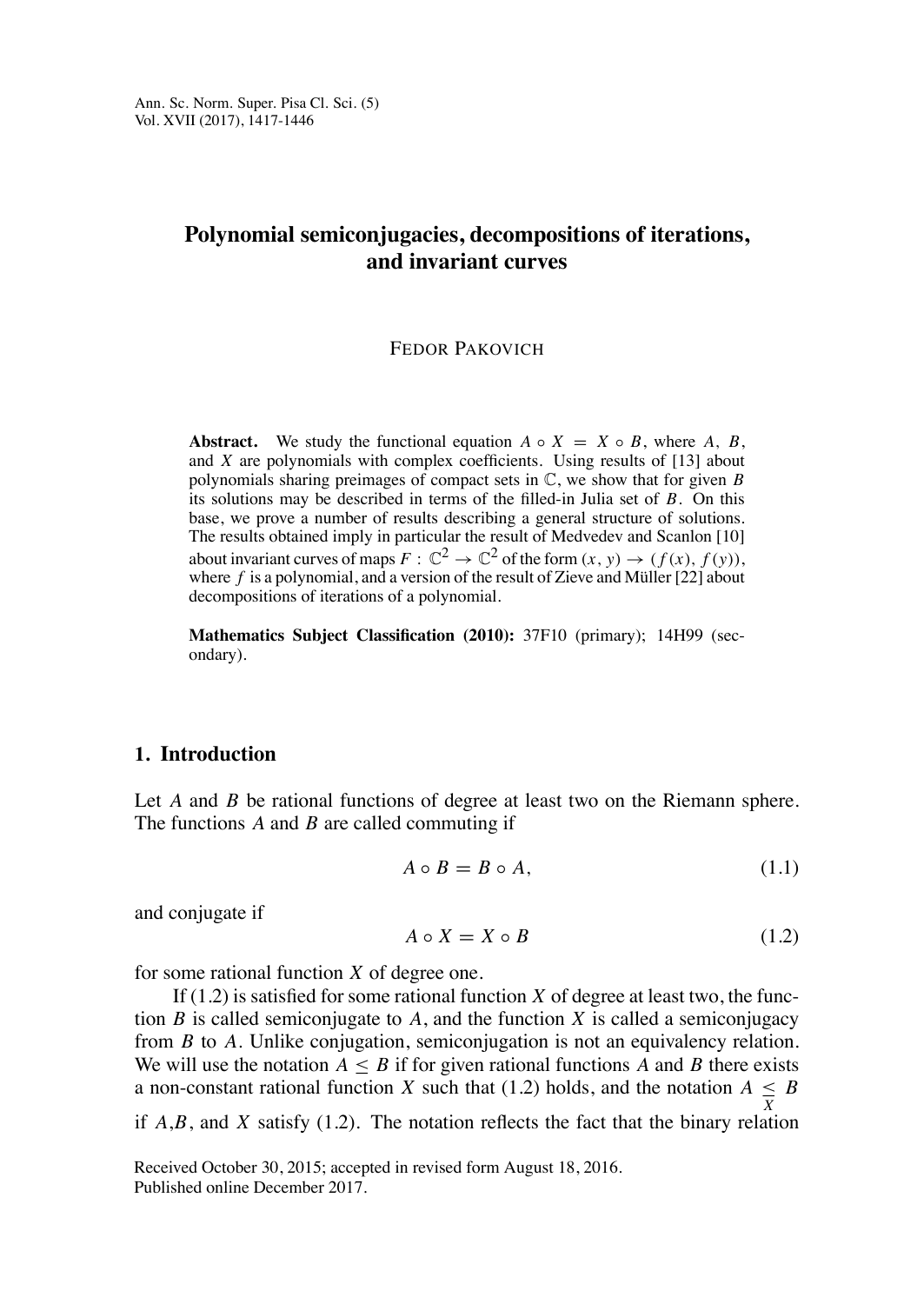on the set of rational functions defined by equality  $(1.2)$  is a preorder. Indeed, if  $A \leq B$  and  $B \leq C$  then  $A \leq X \circ Y$ <br> **Data constitute** (1.1) and *C*.

Both equations  $(1.1)$  and  $(1.2)$  have "obvious" solutions. Namely, equation (1.1) has solutions of the form

$$
A = R^{\circ m}, \quad B = R^{\circ n}, \tag{1.3}
$$

where *R* is an arbitrary rational function and  $m, n \geq 1$ . Notice that such *A* and *B* have an iteration in common, that is

$$
A^{\circ n} = B^{\circ m}.\tag{1.4}
$$

In order to obtain solutions of equation (1.2) we can take arbitrary rational functions  $A_1$ ,  $B_1$  and set

$$
F = A_1 \circ B_1, \quad G = B_1 \circ A_1.
$$

Then the equality

$$
(A_1 \circ B_1) \circ A_1 = A_1 \circ (B_1 \circ A_1) \tag{1.5}
$$

implies that  $F \leq G$ . Similarly,  $G \leq F$ . Moreover, if now  $A_2$ ,  $B_2$  are rational functions such that the equality

$$
G = A_2 \circ B_2 \tag{1.6}
$$

holds, then the function  $H = B_2 \circ A_2$  satisfies  $G \le H$  and  $H \le H \le H$ *G*, implying that  $F \leq H$  and  $H \leq B_2 \circ B_1$  $A_1 \circ A_2$ *F.* This motivates the following definition of an equivalency relation on the set of rational functions:  $F \sim G$  if there exist rational functions  $A_i$ ,  $B_i$ ,  $1 \le i \le n$ , such that

$$
F = A_1 \circ B_1, \quad G = B_n \circ A_n,
$$

and

$$
B_i \circ A_i = A_{i+1} \circ B_{i+1}, \quad 1 \leq i \leq n-1.
$$

Clearly,  $F \sim G$  implies that  $F \leq G$  and  $G \leq F$ . Notice that, since for any rational function  $X$  of degree one the equality

$$
A = (A \circ X) \circ X^{-1}
$$

implies that  $A \sim X^{-1} \circ A \circ X$ , any equivalence class is a collection of conjugacy classes.

Functional equation (1.1) was first studied by Fatou, Julia, and Ritt in the papers [5, 8], and [21]. In all these papers it was assumed that the considered commuting functions *A* and *B* have no iterate in common. Fatou and Julia described solutions of (1.1) under the additional assumption that the Julia set of *A* or *B* does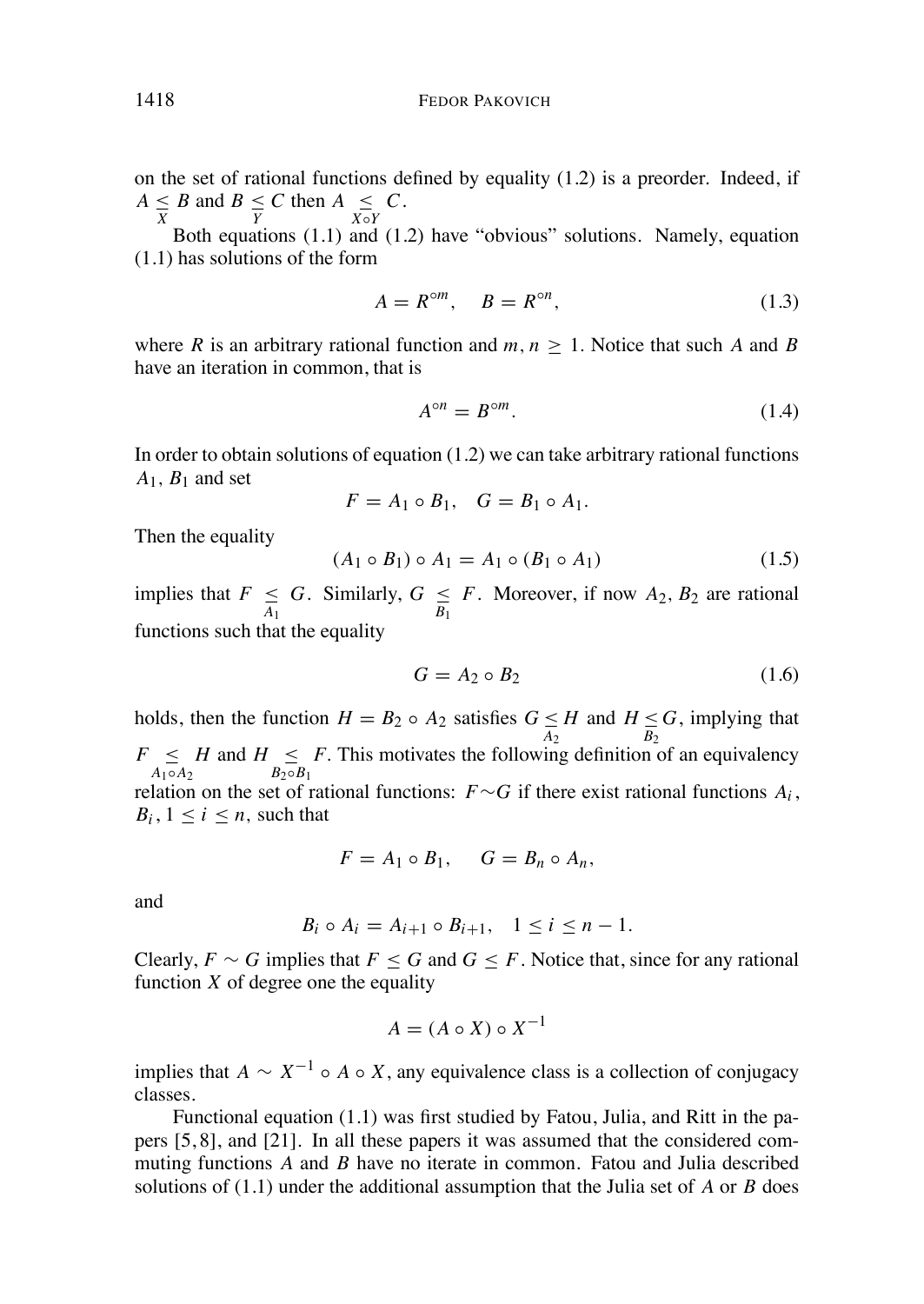not coincide with the whole complex plane, and Ritt investigated the general case. Briefly, the Ritt theorem states that if rational functions *A* and *B* commute and no iterate of *A* is equal to an iterate of *B*, then, up to a conjugacy, *A* and *B* are either powers, or Chebyshev polynomials, or Lattès functions. Another proof of the Ritt theorem was given by Eremenko in [4]. Notice however that a description of commuting *A* and *B* with a common iterate is known only in the polynomial case. Thus, in a certain sense the classification of commuting rational functions is not yet completed. On the other hand, it was shown by Ritt [19, 21] that in the polynomial case equality (1.1) implies that, up to the change

$$
A \to \lambda \circ A \circ \lambda^{-1}, \quad B \to \lambda \circ B \circ \lambda^{-1},
$$

where  $\lambda$  is a polynomial of degree one, either

$$
A=z^n, \quad B=\varepsilon z^m,
$$

where  $\varepsilon^n = \varepsilon$ , or

$$
A=\pm T_n, \quad B=\pm T_m,
$$

or

$$
A=\varepsilon_1R^{\circ m},\quad B=\varepsilon_2R^{\circ n},
$$

where  $R = zS(z^{\ell})$  for some polynomial S and  $\varepsilon_1$ ,  $\varepsilon_2$  are *l*-th roots of unity. In fact, this conclusion remains true if instead of (1.1) one were to assume only that *A* and *B* share a completely invariant compact set in  $\mathbb{C}$  (see [13]).

Equation (1.2) was investigated in the recent paper [17]. The main result of  $[17]$  states that if a rational function *B* is semiconjugate to a rational function *A*, then either  $A \sim B$ , or *A* and *B* are "minimal holomorphic self-maps" between orbifolds of non-negative Euler characteristic on the Riemann sphere. The latter class of functions is a natural extension of the class of Lattes functions and admits a neat characterization. However, as with the description of commuting rational functions, the description of solutions of (1.2) given in [17] is not completely satisfactory, since it gives no information about equivalent rational functions. In particular, the results of [17] do not provide any bounds on the number of conjugacy classes in an equivalence class of a rational function *B* or more generally on the number of conjugacy classes of *A* such that  $A \leq B$ . Another related problem is the following: is it true that if conditions  $A \leq B$  and  $B \leq A$  hold simultaneously, then  $A \sim B$ ? Finally, it would be desirable to obtain some handy structural descriptions of the totality of *X* satisfying (1.2) for given *A* and *B*, and of the totality of *A* satisfying  $A \leq B$  for given *B*.

In this paper we study equation  $(1.2)$  with emphasis on the above questions in the case where all the functions involved are *polynomials*. Notice that in distinction with the general case, for polynomials there exists quite a comprehensive theory of functional decompositions developed by Ritt [20]. Nevertheless, questions regarding polynomial decompositions may be highly non-trivial, and a number of recent papers are devoted to such questions arising from different branches of mathematics. Let us mention for example the paper [22] with applications to algebraic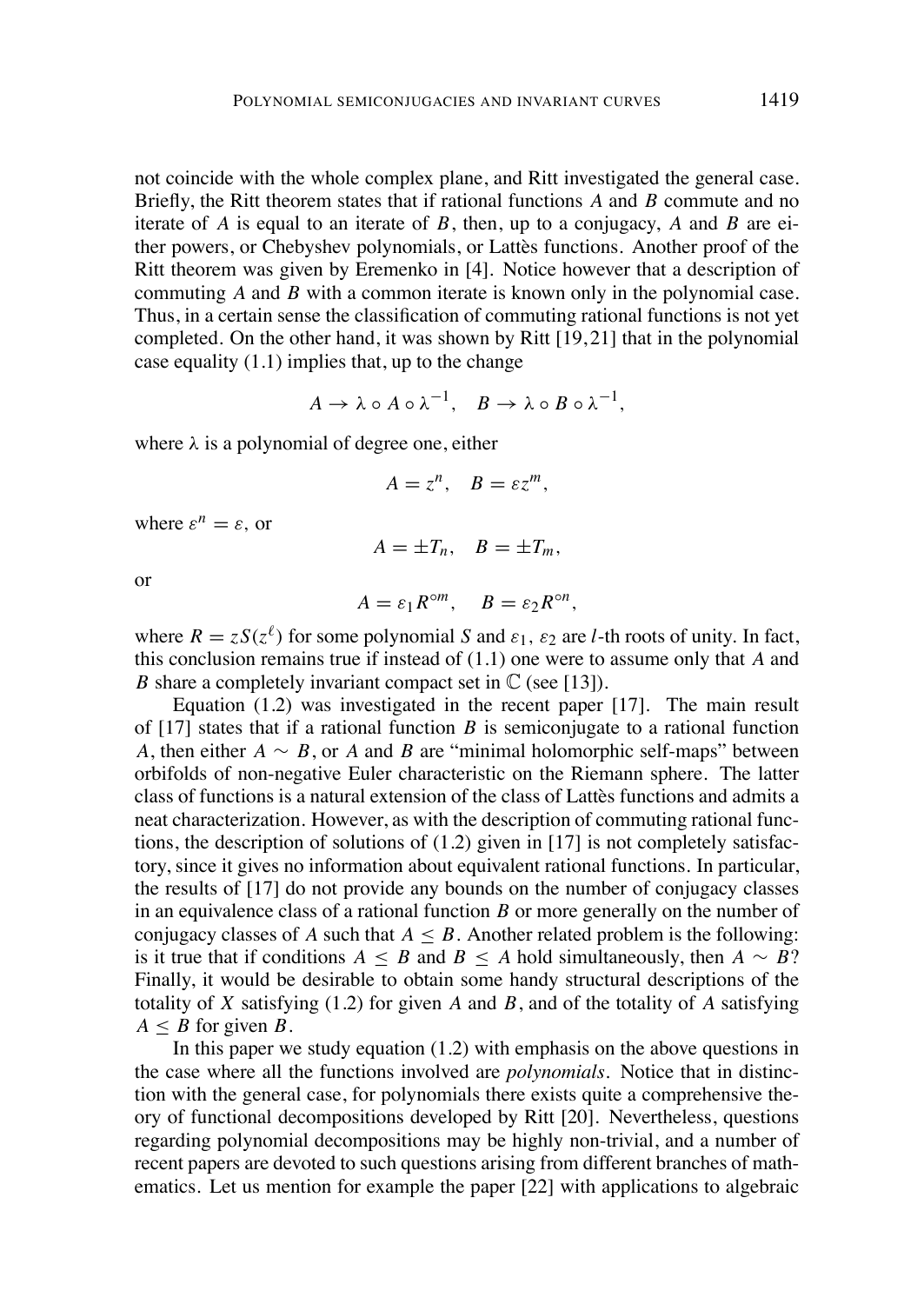dynamics [6], or the paper [16] with applications to differential equations [18]. Another example is the recent paper [10] about invariant varieties for dynamical systems defined by coordinatwise actions of polynomials, a considerable part of which concerns properties of polynomial solutions of (1.2).

The main distinction between this paper and the above mentioned papers is the systematical use of ideas and results from the paper [13] which relates polynomials sharing preimages of compact sets in  $\mathbb C$  with the functional equation

$$
A\circ C=D\circ B.
$$

In particular, the main result of [13] leads to a characterization of polynomial solutions of (1.2) in terms of filled-in Julia sets. Recall that for a polynomial *B* the filled-in Julia set  $K(B)$  is defined as the set of points in  $\mathbb C$  whose orbits under iterations of *B* are bounded. Since equality (1.2) implies the equalities

$$
A^{\circ n} \circ X = X \circ B^{\circ n}, \quad n \ge 1,
$$

it it easy to see that if  $X$  is a semiconjugacy from  $B$  to  $A$ , then the preimage  $X^{-1}(K(A))$  coincides with  $K(B)$ . We show that this property is in fact characteristic.

**Theorem 1.1.** *Let A, B and X be polynomials of degree at least two such that*  $A \leq B$ . *Then* 

$$
X^{-1}(K(A)) = K(B).
$$
 (1.7)

*Conversely, if equality* (1.7) *holds* and  $\deg A = \deg B$ *, then there exists* a *polynomial of degree one µ such that*

$$
(\mu \circ A) \circ X = X \circ B
$$

 $\mu(K(A)) = K(A)$ . More generally, if for given B and X the condition

$$
X^{-1}(K) = K(B)
$$
 (1.8)

*holds for some compact set K in* C*, then there exists a polynomial A such that*  $A \leq B$  and  $K(A) = K$ .

For a fixed polynomial *B* of degree at least two denote by  $E(B)$  the set of polynomials *X* of degree at least two such that  $A \leq B$  for some polynomial *A*. An immediate corollary of Theorem 1.1 is that a polynomial *X* is contained in  $\mathcal{E}(B)$  if and only if  $K(B)$  is a union of fibers of *X*. Another corollary is that if  $A \leq B$ , then for any decomposition  $X = X_1 \circ X_2$  there exists a polynomial C such that

$$
A \leq C, \quad C \leq B.
$$

Notice that in particular this casts the problem of the description of decompositions of iterations of a polynomial, first considered in the paper [22], into the context of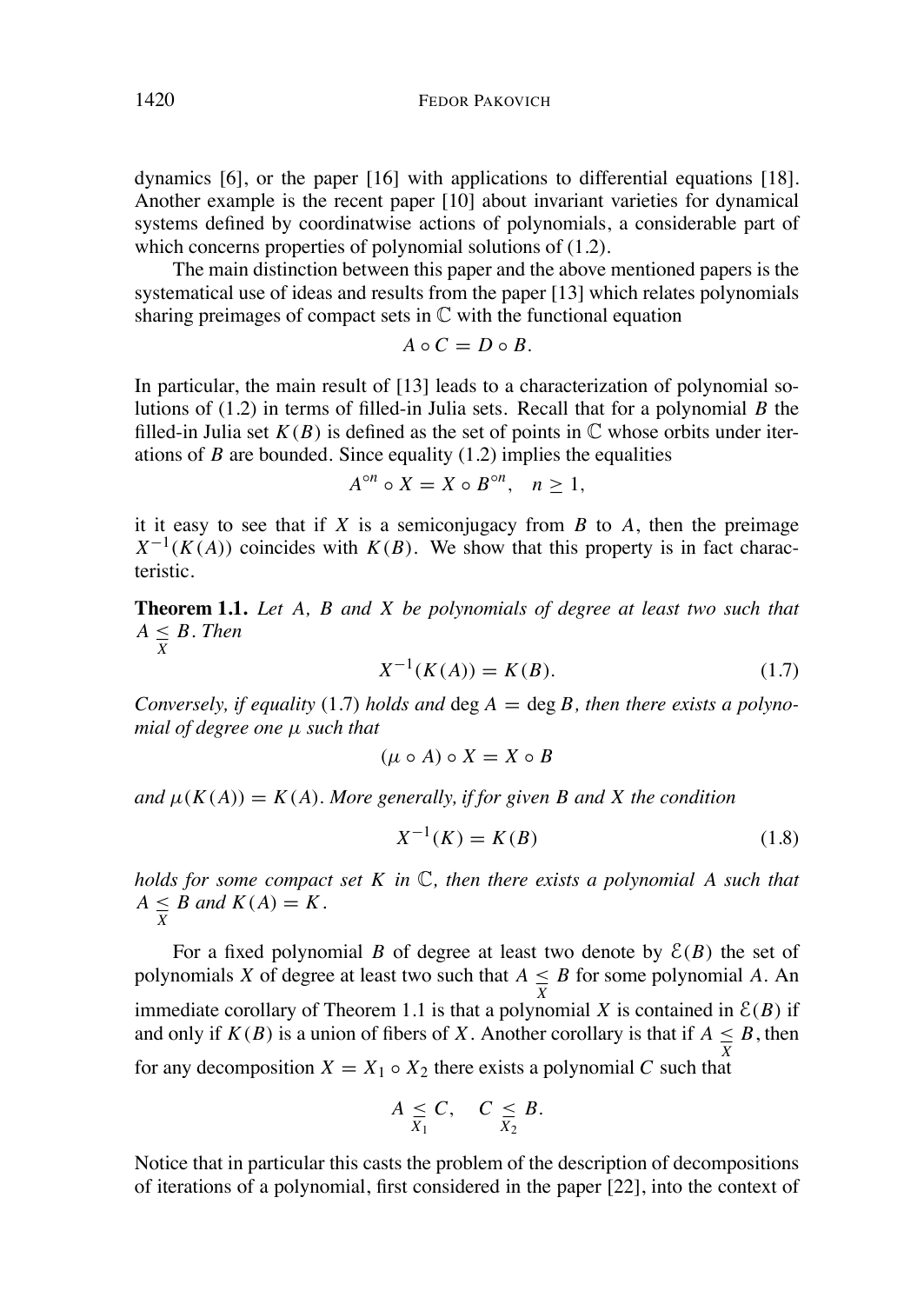equation (1.2). Indeed, since  $B \circ B^{\circ d} = B^{\circ d} \circ B$ , the polynomial  $B^{\circ d}$  is contained in  $\mathcal{E}(B)$  and hence for any decomposition  $B^{\circ d} = Y \circ X$  the equalities

$$
B \circ Y = Y \circ A, \quad A \circ X = X \circ B
$$

hold for some polynomial *A*.

The following statement is another corollary of the main result of [13].

**Theorem 1.2.** For any  $X_1, X_2 \in \mathcal{E}(B)$  there exists  $X \in \mathcal{E}(B)$  such that deg  $X =$  $LCM$ (deg  $X_1$ , deg  $X_2$ ) and

$$
X = U_1 \circ X_1 = U_2 \circ X_2
$$

*for some polynomials*  $U_1$ ,  $U_2$ *. Furthermore, there exists*  $W \in \mathcal{E}(B)$  *such that*  $\deg W = \text{GCD}(\deg X_1, \deg X_2)$  *and* 

$$
X_1 = V_1 \circ W, \quad X_2 = V_2 \circ W
$$

*for some polynomials*  $V_1$ ,  $V_2$ .

For fixed polynomials A, B denote by  $\mathcal{E}(A, B)$  the subset of  $\mathcal{E}(B)$  (possibly empty) consisting of polynomials *X* such that  $A \leq B$ . In particular, the set  $\mathcal{E}(B, B)$ consists of polynomials of degree at least two commuting with *B*. We will call a polynomial *P special* if it is conjugate to  $z^n$  or  $\pm T_n$ , or equivalently if there exists a Möbius transformation  $\mu$  which maps  $K(P)$  to  $\mathbb D$  or  $[-1, 1]$ . The following result describes a general structure of  $\mathcal{E}(A, B)$  for non-special  $A, B$ .

**Theorem 1.3.** *Let A and B be fixed non-special polynomials of degree at least* two such that the set  $\mathcal{E}(A, B)$  is non-empty, and let  $X_0$  be an element of  $\mathcal{E}(A, B)$  of *minimal degree. Then*  $a$  *polynomial*  $X$  *belongs to*  $\mathcal{E}(A, B)$  *if and only if*  $X = A \circ X_0$ *for some polynomial A* e*commuting with A.*

Notice that in a sense this result is a generalization of the result of Ritt about commuting polynomials. Indeed, applying Theorem 1.3 for  $B = A$  and  $X = B$ , we obtain that if *A* is non-special and  $B \in \mathcal{E}(A, A)$ , then  $B = A \circ R$ , where *R* is a polynomial of minimal degree in  $\mathcal{E}(A, A)$ . Now we can apply Theorem 1.3 again to the polynomial  $\widetilde{A}$  and so on, eventually obtaining the representation  $B = \mu_1 \circ R^{\circ m_1}$ , where  $\mu_1$  is a polynomial of degree one commuting with A. In particular, since  $A \in \mathcal{E}(A, A)$ , the equality  $A = \mu_2 \circ R^{\circ m_2}$  holds for some polynomial  $\mu_2$  of degree one commuting with *A*.

Another corollary of Theorem 1.3 is the following result obtained by Medvedev and Scanlon in [10]: if  $C \subset \mathbb{C}^2$  is an irreducible algebraic curve invariant under the map  $F : (x, y) \rightarrow (f(x), f(y))$ , where f is a non-special polynomial, then there exists a polynomial  $p$  which commutes with  $f$  such that  $C$  has the form  $z_1 = p(z_2)$  or  $z_2 = p(z_1)$ . More generally, we prove the following statement which supplements the results of [10] about algebraic curves invariant under the map  $F: (x, y) \rightarrow (f(x), g(y))$ , where f and g are non-special polynomials.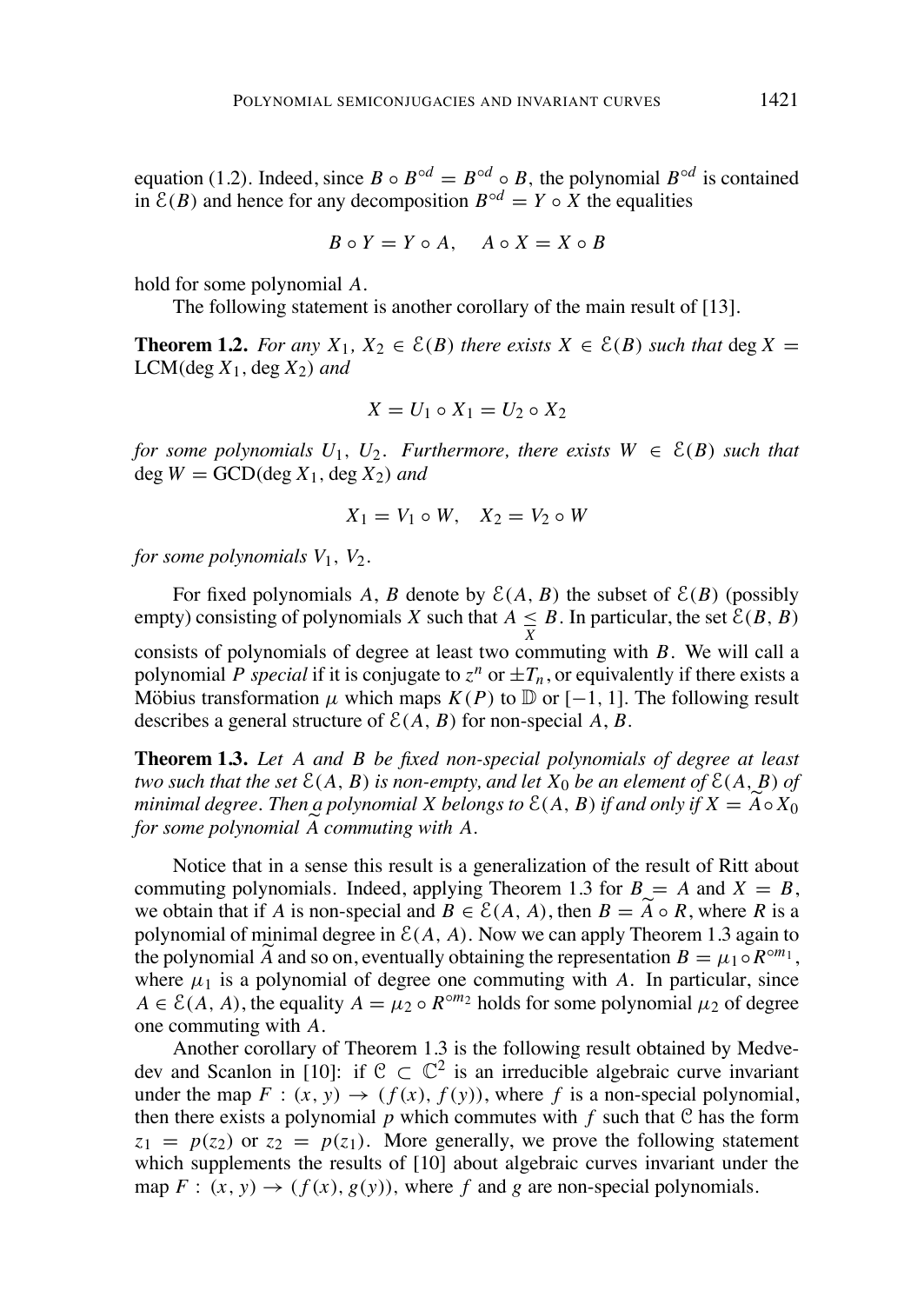1422 FEDOR PAKOVICH

**Theorem 1.4.** *Let f and g be non-special polynomials of degree at least two and* C a curve in  $\mathbb{C}^2$ . Then C is an irreducible  $(f, g)$ -invariant curve if and only if C has *the form*  $u(x) - v(y) = 0$ *, where u, v are polynomials of coprime degrees satisfying the equations*

$$
t \circ u = u \circ f, \quad t \circ v = v \circ g \tag{1.9}
$$

*for some polynomial t.*

Our next result describes the interrelations between the equivalence  $\sim$ , the preorder  $\leq$ , and decompositions of iterations.

**Theorem 1.5.** *Let A and B be polynomials of degree at least two. Then conditions*  $A \leq B$  *and*  $B \leq A$  *hold* simultaneously if and only if  $A \sim B$ . Furthermore,  $A \sim B$ *if and only if there exist polynomials X, Y such that*

$$
B \circ Y = Y \circ A, \quad A \circ X = X \circ B,
$$

*and*  $Y \circ X = B^{\circ d}$  *for some*  $d > 0$ *.* 

For a fixed polynomial *B* of degree at least two denote by  $\mathcal{F}(B)$  the set of polynomials *A* such that  $A \leq B$ . The following theorem gives a structural description of the set  $\mathcal{F}(B)$ .

**Theorem 1.6.** Let B be a fixed non-special polynomial of degree  $n > 2$ . Then there *exist*  $A \in \mathcal{F}(B)$  *and a semiconjugacy X from B to A which are universal in the following sense: for any polynomial*  $C \in \mathcal{F}(B)$  *there exist polynomials*  $X_C$ *,*  $U_C$ *such that*  $X = U_C \circ X_C$  *and the diagram* 

$$
\begin{array}{ccc}\n\mathbb{C} & \xrightarrow{B} & \mathbb{C} \\
\downarrow x_c & \downarrow x_c \\
\mathbb{C} & \xrightarrow{C} & \mathbb{C} \\
\downarrow u_c & \downarrow u_c \\
\mathbb{C} & \xrightarrow{A} & \mathbb{C}\n\end{array} \tag{1.10}
$$

*is commutative. Furthermore, the degree of X is bounded from above by a constant*  $c = c(n)$  *which depends on n only.* 

We did not make special efforts to obtain an optimal estimation for  $c(n)$ , however our method of proof shows that

$$
c(n) \le (n-1)! n^{2\log_2 n + 3}.
$$

Thus, Theorem 1.6 gives an effective bound on the number of conjugacy classes of polynomials *A* such that  $A \leq B$ .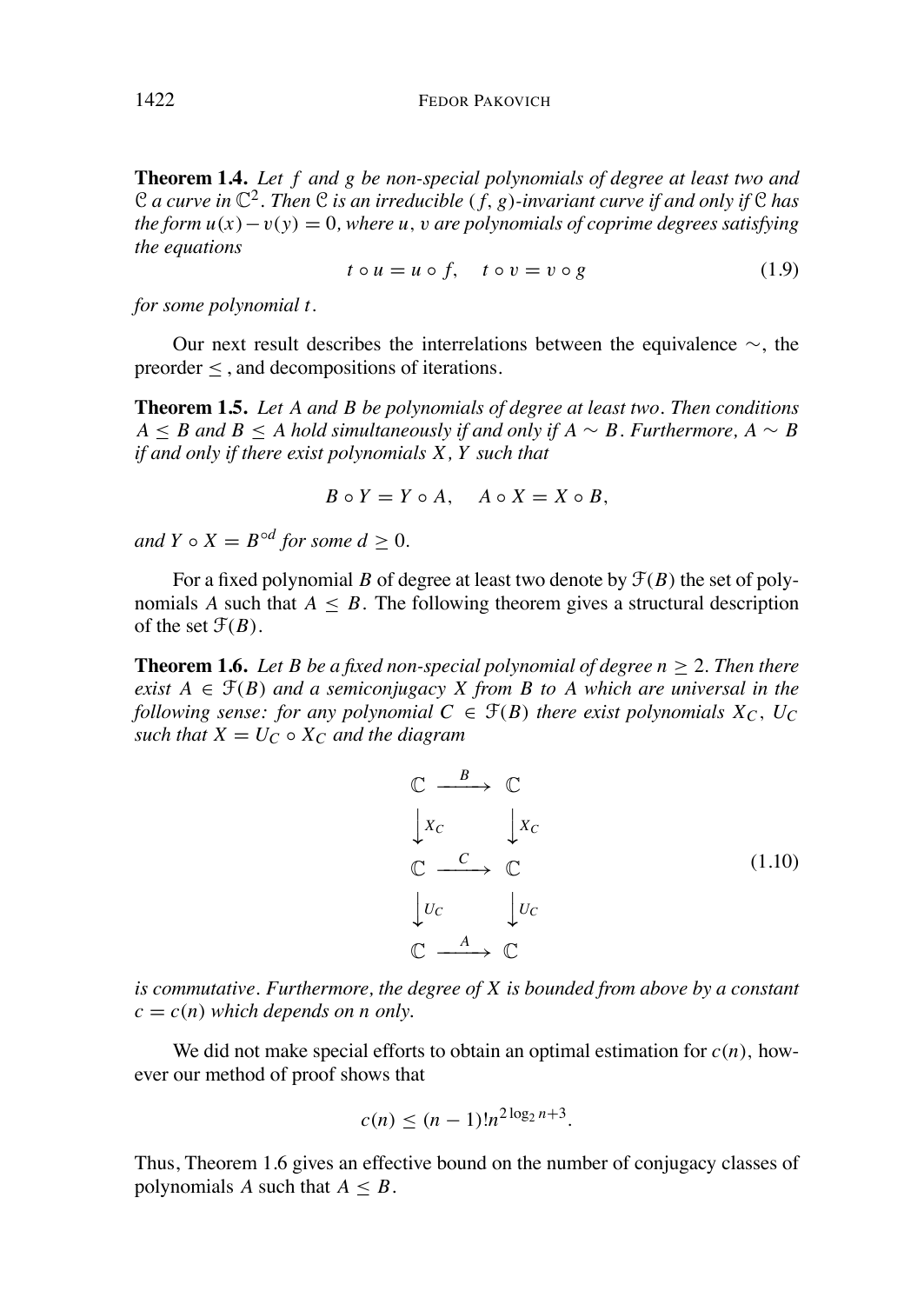The paper is organized as follows. In the second section we give a very brief overview of the Ritt theory. In the third section we recall basic results of [13] and prove Theorem 1.1 and Theorem 1.2. We also prove the corollaries of Theorem 1.1 mentioned above. In the fourth section we first show that if  $A \leq B$  and one of polynomials *A* or *B* is special, then the other one also is special (Theorem 4.4). Then we prove Theorem 1.3 and deduce from it the result of Ritt about commuting polynomials. We also apply Theorem 1.3 to the problem of description of curves in  $\mathbb{C}^2$ invariant under maps  $F : (x, y) \rightarrow (f(x), g(y))$ , where f and g are polynomials. and prove Theorem 1.4. Finally, we prove Theorem 1.5.

In the fifth section we first show (Theorem 5.2) that if *B* is a non-special polynomial of degree *n*, and  $X \in \mathcal{E}(B)$ , then the degree *l* of any special compositional factor of *X* satisfies the inequality  $l < 2n$ . On this base we prove that if  $X \in \mathcal{E}(B)$ is not a polynomial in  $B$ , then deg  $X$  is bounded from above by a constant which depends on *n* only. In turn, from this result we deduce Theorem 1.6. As another corollary of the boundedness of deg *X* we obtain the following result of Zieve and Müller [22]: if *B* is a non-special polynomial of degree  $n > 2$ , and *X* and *Y* are polynomials such that *Y*  $\circ$  *X* = *B*<sup> $\circ$ s</sup> for some *s*  $\geq$  1, then there exist polynomials  $X, Y$  and  $i, j \geq 0$  such that

$$
Y = B^{\circ i} \circ \widetilde{Y}, \quad X = \widetilde{X} \circ B^{\circ j}, \quad \text{and} \quad \widetilde{Y} \circ \widetilde{X} = B^{\circ \widetilde{S}},
$$

where  $\tilde{s}$  is bounded from above by a constant which depends on *n* only.

ACKNOWLEDGEMENTS. The author is grateful to the Max-Planck-Institut für Mathematik for the hospitality and the support.

### **2. Overview of the Ritt theory**

Let  $F$  be a polynomial with complex coefficients. The polynomial  $F$  is called *indecomposable* if the equality  $F = F_2 \circ F_1$  implies that at least one of the polynomials  $F_1$ ,  $F_2$  is of degree one. Any representation of a polynomial  $F$  in the form  $F = F_r \circ F_{r-1} \circ \cdots \circ F_1$ , where  $F_1, F_2, \ldots, F_r$  are polynomials, is called *a decomposition* of *F*. A decomposition is called *maximal* if all  $F_1, F_2, \ldots, F_r$  are indecomposable and of degree greater than one. Two decompositions having an equal number of terms

$$
F = F_r \circ F_{r-1} \circ \cdots \circ F_1 \quad \text{and} \quad F = G_r \circ G_{r-1} \circ \cdots \circ G_1
$$

are called *equivalent* if either  $r = 1$  and  $F_1 = G_1$ , or  $r \ge 2$  and there exist polynomials  $\mu_i$ ,  $1 \le i \le r - 1$ , of degree 1 such that

$$
F_r = G_r \circ \mu_{r-1}
$$
,  $F_i = \mu_i^{-1} \circ G_i \circ \mu_{i-1}$ ,  $1 < i < r$ , and  $F_1 = \mu_1^{-1} \circ G_1$ .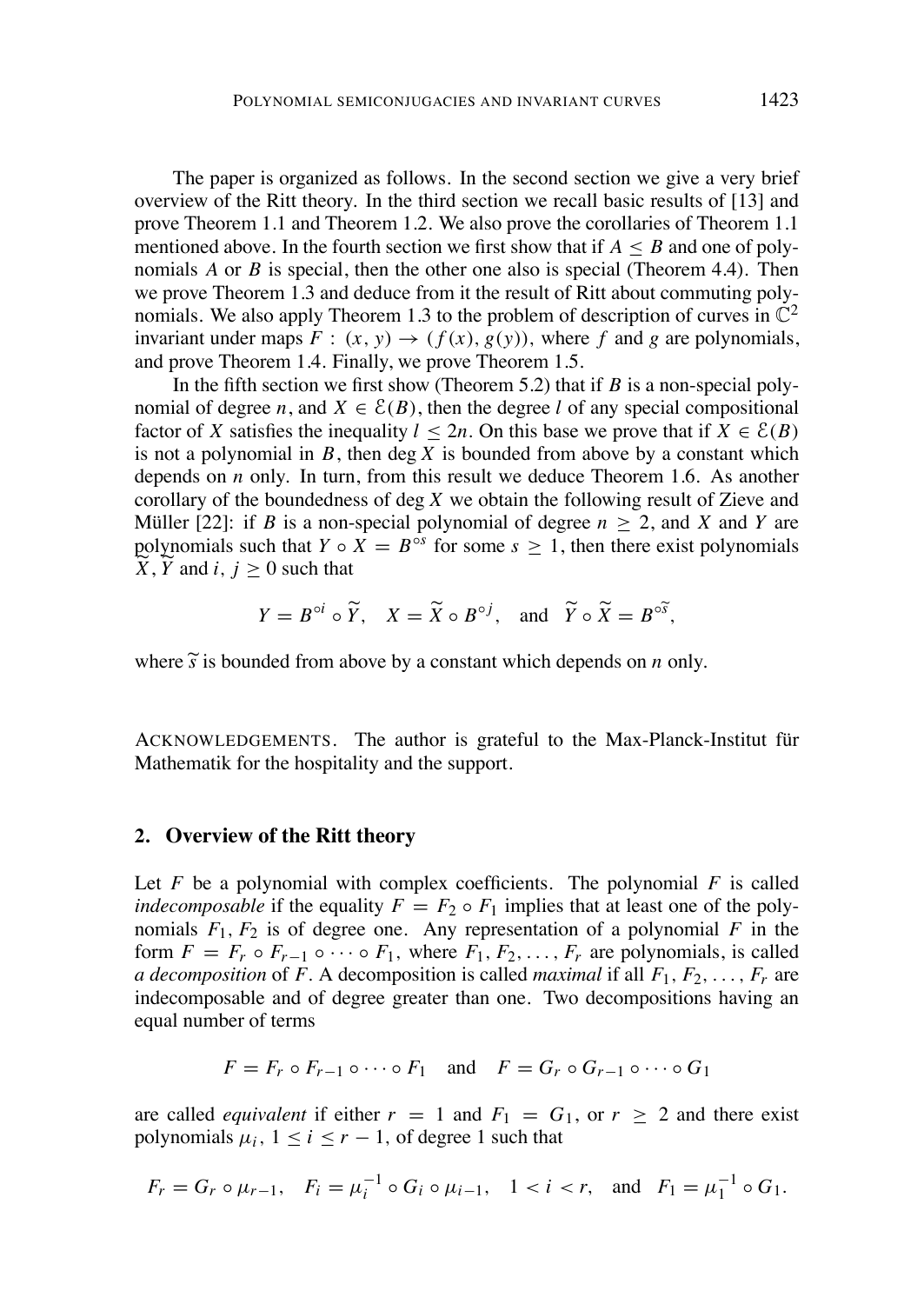The theory of polynomial decompositions established by Ritt can be summarized in the form of two theorems usually called the first and the second Ritt theorems (see [20]).

The first Ritt theorem states, roughly speaking, that any maximal decompositions of a polynomial may be obtained from any other by some iterative process involving the functional equation

$$
A \circ C = D \circ B. \tag{2.1}
$$

**Theorem 2.1 ([20]).** *Any two maximal decompositions* D*,* E *of a polynomial P have an equal number of terms. Furthermore, there exists a chain of maximal decompositions*  $\mathcal{F}_i$ ,  $1 \le i \le s$ , *of P such that*  $\mathcal{F}_1 = \mathcal{D}$ ,  $\mathcal{F}_s \sim \mathcal{E}$ , *and*  $\mathcal{F}_{i+1}$  *is obtained from*  $\mathcal{F}_i$  *by a replacement of two successive polynomials*  $A \circ C$  *in*  $\mathcal{F}_i$  *by two other polynomials*  $D \circ B$  *such that* (2.1) *holds*.

The second Ritt theorem in turn describes indecomposable polynomial solutions of (2.1). More precisely, it describes solutions satisfying the condition

$$
GCD(\deg A, \deg D) = 1, \quad GCD(\deg C, \deg B) = 1,
$$
 (2.2)

which holds in particular if *A,C, D, B* are indecomposable (see Theorem 2.3 below).

**Theorem 2.2 ([20]).** *Let A,C, D, B be polynomials such that* (2.1) *and* (2.2) *hold. Then there exist polynomials*  $\sigma_1$ ,  $\sigma_2$ ,  $\mu$ ,  $\nu$  *of degree one such that*,  $\mu$ *p to a possible replacement of A by D and of C by B, either*

$$
A = \nu \circ z^s R^n(z) \circ \sigma_1^{-1}, \qquad C = \sigma_1 \circ z^n \circ \mu \qquad (2.3)
$$

$$
D = \nu \circ z^n \circ \sigma_2^{-1}, \qquad \qquad B = \sigma_2 \circ z^s R(z^n) \circ \mu, \qquad (2.4)
$$

*where R is a polynomial*,  $n \geq 1$ ,  $s \geq 0$ , *and*  $GCD(s, n) = 1$ , *or* 

$$
A = \nu \circ T_m \circ \sigma_1^{-1}, \qquad C = \sigma_1 \circ T_n \circ \mu, \qquad (2.5)
$$

$$
D = \nu \circ T_n \circ \sigma_2^{-1} \qquad \qquad B = \sigma_2 \circ T_m \circ \mu, \tag{2.6}
$$

*where*  $T_n$ *,*  $T_m$  *are the Chebyshev polynomials,*  $n, m \ge 1$ *, and*  $GCD(n, m) = 1$ *.* 

Notice that the main difficulty in the practical use of Theorem 2.1 and Theorem 2.2 is the fact that classes of solutions appearing in Theorem 2.2 are not disjoint. Namely, any solution of the form  $(2.5)$ ,  $(2.6)$  with  $n = 2$  can also be represented in the form (2.3), (2.4) (see, *e.g.*, [10, 16, 22] for further details).

The description of polynomial solutions of equation (2.1) in the general case in a certain sense reduces to the case where (2.2) holds by the following statement.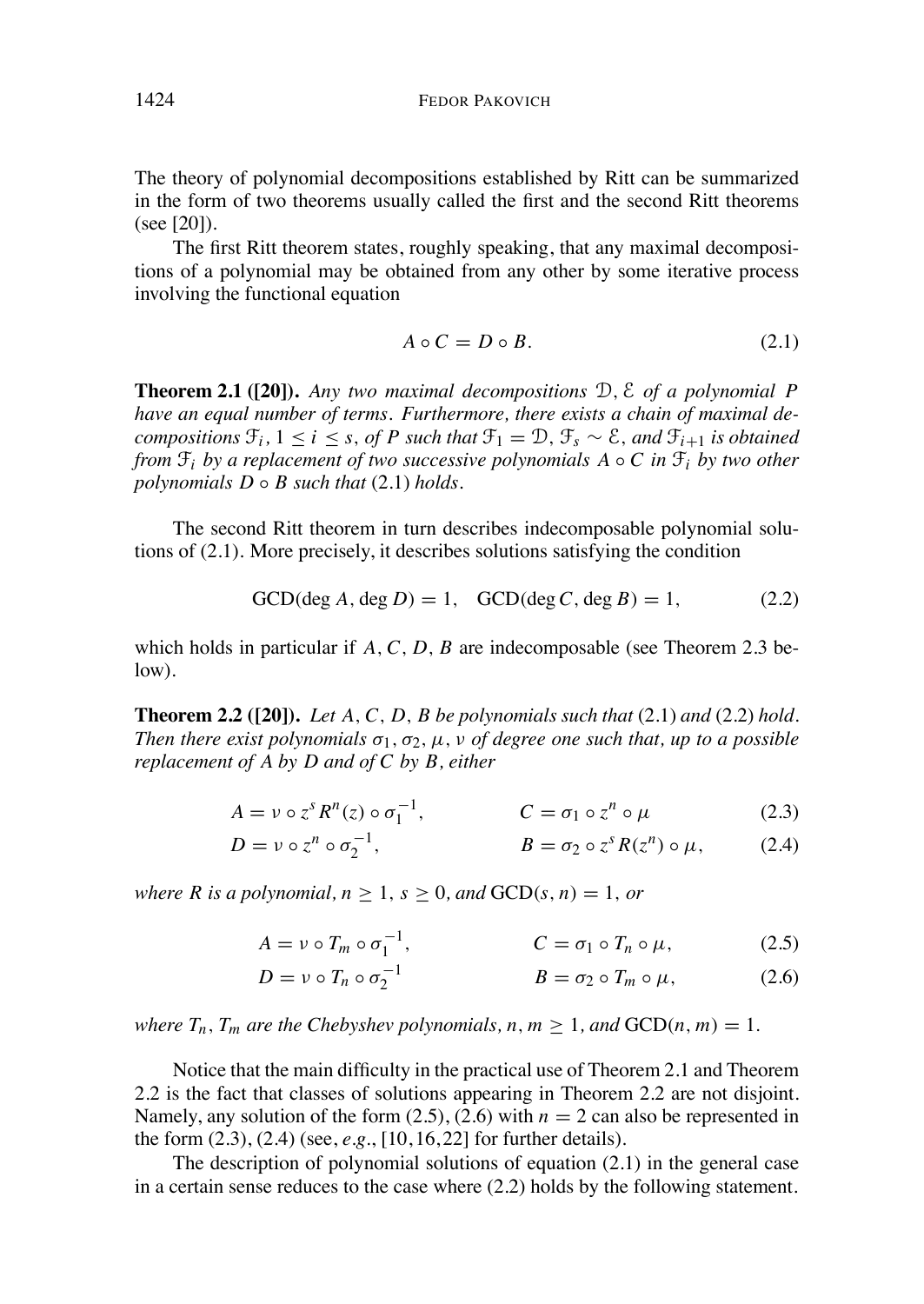**Theorem 2.3 ([3]).** *Let A,C, D, B be polynomials such that* (2.1) *holds. Then there exist polynomials U*, *V*, *A*, *C*, *D*, *B*, *where* 

$$
\deg U = \text{GCD}(\deg A, \deg D), \quad \deg V = \text{GCD}(\deg C, \deg B),
$$

*such that*

$$
A = U \circ \widetilde{A}, \quad D = U \circ \widetilde{D}, \quad C = \widetilde{C} \circ V, \quad B = \widetilde{B} \circ V,
$$

*and*

$$
\widetilde{A}\circ\widetilde{C}=\widetilde{D}\circ\widetilde{B}.
$$

*In particular, if*  $\deg C = \deg B$ *, then there exists a polynomial*  $\mu$  *of degree one such that*

$$
A = D \circ \mu^{-1}, \quad C = \mu \circ B.
$$

Theorem 2.2 implies the following description of polynomial solutions of equation (1.2) under the condition

$$
GCD(\deg X, \deg B) = 1
$$
 (2.7)

(see [7]).

**Theorem 2.4 ([7]).** *Let A, B, X be polynomials such that* (1.2) *and* (2.7) *hold. Then there exist polynomials*  $\mu$ ,  $\nu$  *of degree one such that either* 

$$
A = \nu \circ z^s R^n(z) \circ \nu^{-1}, \quad X = \nu \circ z^n \circ \mu, \quad D = \mu^{-1} \circ z^s R(z^n) \circ \mu,
$$

*where R is a polynomial*,  $n \geq 1$ ,  $s \geq 0$ , and  $GCD(s, n) = 1$ , or

$$
A = \nu \circ \pm T_m \circ \nu^{-1}, \quad X = \nu \circ T_n \circ \mu, \quad D = \mu^{-1} \circ \pm T_m \circ \mu,
$$

*where*  $T_n$ ,  $T_m$  *are the Chebyshev polynomials,*  $n, m \ge 1$ *, and*  $GCD(n, m) = 1$ .

Notice, however, that Theorem 2.2, even combined with Theorem 2.3, provides very little information about solutions of (1.2) if (2.7) is not satisfied. A possible way to investigate the general case is to analyze somehow the totality of all decompositions of a polynomial *P*, basing on Theorem 2.1 and Theorem 2.2, and then to apply this analysis to (1.2) using the fact that we can pass from the decomposition  $P = A \circ X$  to the decomposition  $P = X \circ B$ . This idea was used in [10]. A similar technique was used in [22], where it was applied to the study of decompositions of iterations of a polynomial. In this paper we use another method completely bypassing Theorem 2.1. Notice by the way that Theorem 2.1 does not hold for arbitrary rational functions (see, *e.g.*, [12]).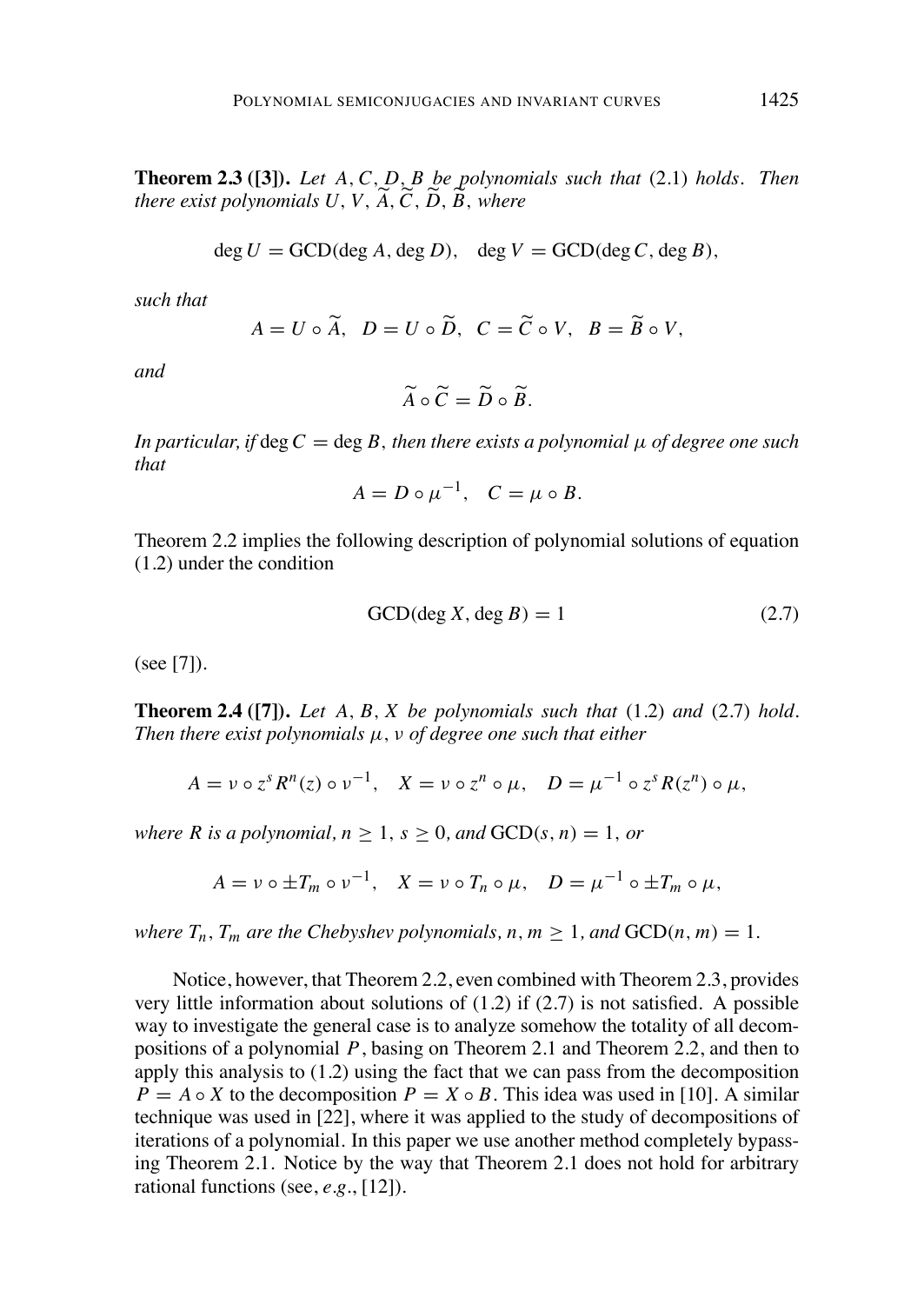### **3. Semiconjugacies and Julia sets**

### **3.1. Polynomials sharing preimages of compact sets**

Let  $f_1(z)$ ,  $f_2(z)$  be non-constant complex polynomials and  $K_1, K_2 \subset \mathbb{C}$  compact sets. In the paper [13] we investigated the following problem. Under what conditions on the collection  $f_1(z)$ ,  $f_2(z)$ ,  $K_1$ ,  $K_2$  do the preimages  $f_1^{-1}(K_1)$  and  $f_2^{-1}(K_2)$  coincide, that is,

$$
f_1^{-1}(K_1) = f_2^{-1}(K_2) = K
$$
\n(3.1)

for some compact set  $K \subset \mathbb{C}$ ?

Using ideas from approximation theory, we relate equation (3.1) to the functional equation

$$
g_1(f_1(z)) = g_2(f_2(z)), \tag{3.2}
$$

where  $f_1(z)$ ,  $f_2(z)$ ,  $g_1(z)$ ,  $g_2(z)$  are polynomials. It is easy to see that for any polynomial solution of (3.2) and any compact set  $K_3 \subset \mathbb{C}$  we obtain a solution of (3.1) setting

$$
K_1 = g_1^{-1}(K_3), \quad K_2 = g_2^{-1}(K_3). \tag{3.3}
$$

Briefly, the main result of [13] states that, under a very mild condition on the cardinality of  $K$ , all solutions of  $(3.1)$  can be obtained in this way. Combined with Theorem 2.3 and Theorem 2.2 this leads to a very explicit description of solutions of (3.1).

**Theorem 3.1** ([13]). Let  $f_1(z)$ ,  $f_2(z)$  be polynomials, deg  $f_1 = d_1$ , deg  $f_2 = d_2$ ,  $d_1 \leq d_2$ , and let  $K_1, K_2, K \subset \mathbb{C}$  be compact sets such that (3.1) holds. Suppose *that* card{K}  $\ge$  LCM(d<sub>1</sub>, d<sub>2</sub>). *Then, if*  $d_1$  *divides*  $d_2$ *, there exists a polynomial*  $g_1(z)$  such that  $f_2(z) = g_1(f_1(z))$  and  $K_1 = g_1^{-1}(K_2)$ . On the other hand, if  $d_1$  does not divide  $d_2$ , then there exist polynomials  $g_1(z)$ ,  $g_2(z)$ ,  $\deg g_1 = d_2/d$ ,  $\deg g_2 = d_1/d$ , where  $d = \text{GCD}(d_1, d_2)$ , and a compact set  $K_3 \subset \mathbb{C}$  such that  $(3.2)$ ,  $(3.3)$  *hold.* Furthermore, in this case there exist polynomials  $\tilde{f}_1(z)$ ,  $\tilde{f}_2(z)$ ,  $W(z)$ , deg  $W(z) = d$ , *such* that

$$
f_1(z) = \tilde{f}_1(W(z)), \quad f_2(z) = \tilde{f}_2(W(z))
$$
\n(3.4)

*and there exist linear functions*  $\sigma_1(z)$ *,*  $\sigma_2(z)$  *such that either* 

$$
g_1(z) = z^c R^{d_1/d}(z) \circ \sigma_1^{-1}, \qquad \widetilde{f}_1(z) = \sigma_1 \circ z^{d_1/d}, g_2(z) = z^{d_1/d} \circ \sigma_2^{-1}, \qquad \widetilde{f}_2(z) = \sigma_2 \circ z^c R(z^{d_1/d}),
$$
(3.5)

*for* some polynomial  $R(z)$  and c equal to the remainder after division of  $dz/d$  by *d*1*/d, or*

$$
g_1(z) = T_{d_2/d}(z) \circ \sigma_1^{-1}, \qquad \tilde{f}_1(z) = \sigma_1 \circ T_{d_1/d}(z),
$$
  
\n
$$
g_2(z) = T_{d_1/d}(z) \circ \sigma_2^{-1}, \qquad \tilde{f}_2(z) = \sigma_2 \circ T_{d_2/d}(z),
$$
\n(3.6)

*for the Chebyshev polynomials*  $T_{d_1/d}(z)$ ,  $T_{d_2/d}(z)$ .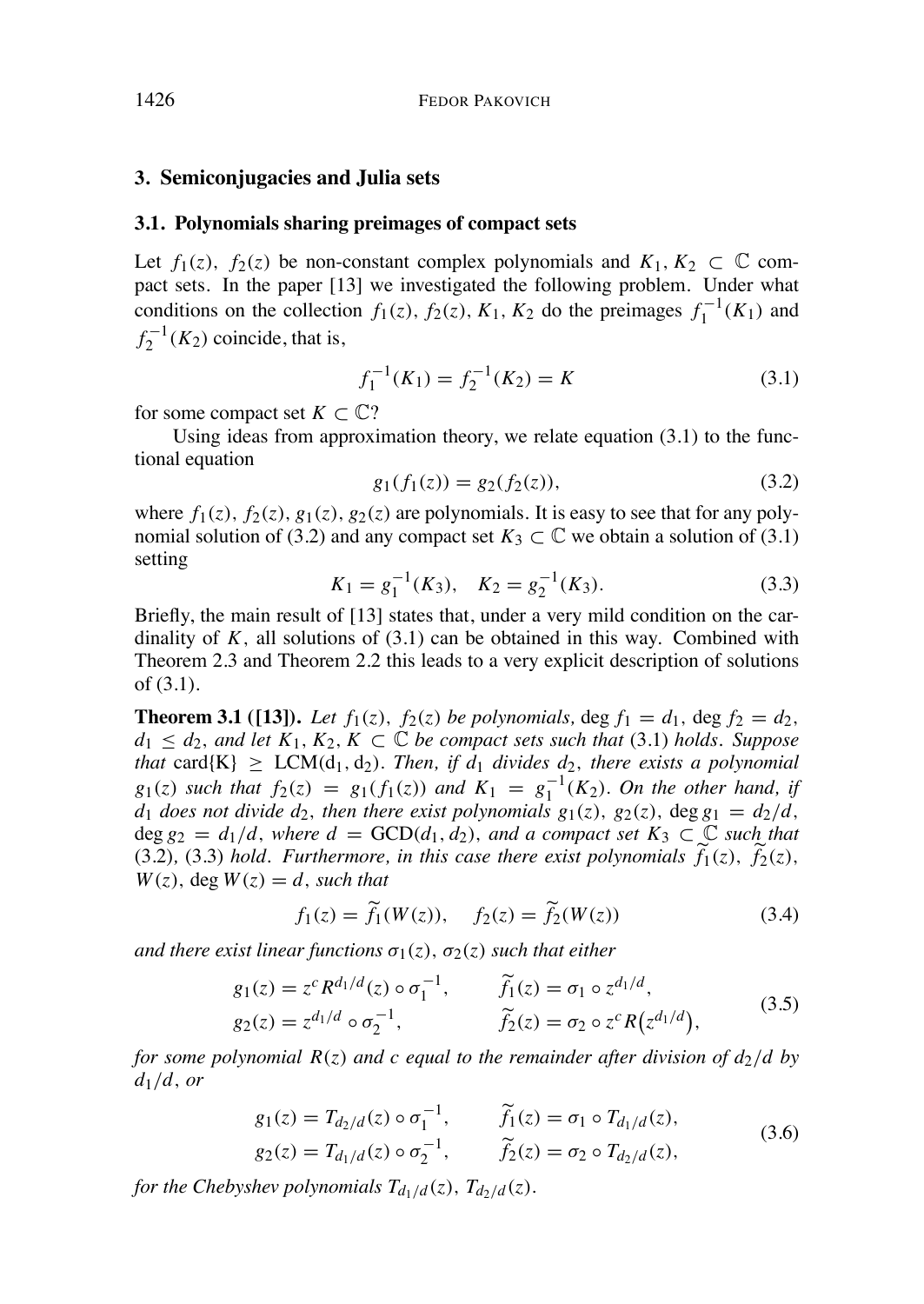Theorem 3.1 may be used to prove many other results (see [13] for details), the most notable of which is the following description of solutions of (3.1) in the case where  $K_1 = K_2$ , first obtained by T. Dinh [1, 2] by methods of complex dynamics.

# **Theorem 3.2** ([2,13]). Let  $f_1(z)$ ,  $f_2(z)$  be polynomials such that

$$
f_1^{-1}(T) = f_2^{-1}(T) = K \tag{3.7}
$$

*holds for some infinite compact sets*  $T$ *,*  $K \subset \mathbb{C}$ *. Then, if*  $d_1$  *divides*  $d_2$ *, there exists* a polynomial  $g_1(z)$  such that  $f_2(z) = g_1(f_1(z))$  and  $g_1^{-1}(T) = T$ . On the other hand, if  $d_1$  does not divide  $d_2$ , then there exist polynomials  $\widetilde{f}_1(z)$ ,  $\widetilde{f}_2(z)$ ,  $W(z)$ ,  $\deg W(z) = d$ , *satisfying* (3.4)*. Furthermore, in this case one of the following conditions holds:*

1) *T is a union of concentric circles and*

$$
\widetilde{f}_1(z) = \sigma \circ z^{d_1/d}, \quad \widetilde{f}_2(z) = \sigma \circ \gamma z^{d_2/d} \tag{3.8}
$$

*for some linear function*  $\sigma(z)$  *and*  $\gamma \in \mathbb{C}$ *;* 

2) *T is a segment and*

$$
\widetilde{f}_1(z) = \sigma \circ \pm T_{d_1/d}(z), \quad \widetilde{f}_2(z) = \sigma \circ \pm T_{d_2/d}(z), \tag{3.9}
$$

for some linear function  $\sigma(z)$  and the Chebyshev polynomials  $T_{d_1/d}(z)$ ,  $T_{d_2/d}(z)$ .

#### **3.2. Proofs of Theorem 1.1 and Theorem 1.2**

*Proof of Theorem* 1.1. If  $A \leq B$ , then for any  $n \geq 1$  the equality

$$
A^{\circ n} \circ X = X \circ B^{\circ n}
$$

holds. Therefore, if  $z_1 = X(z_0)$ , then the sequence  $A^{\circ n}(z_1)$  is bounded if and only if the sequence  $\hat{X} \circ B^{\circ n}(z_0)$  is bounded. In turn, the last sequence is bounded if and only if the sequence  $B^{\circ n}(z_0)$  is bounded. Thus,  $A \leq B$  implies *X*

$$
X^{-1}(K(A)) = K(B). \tag{3.10}
$$

Conversely, if (3.10) holds, then it follows from  $B^{-1}(K(B)) = K(B)$  that

$$
(X \circ B)^{-1}(K(A)) = K(B).
$$

Thus,

$$
X^{-1}(K(A)) = (X \circ B)^{-1}(K(A)).
$$

Since deg  $X \mid \text{deg}(X \circ B)$ , applying to the latter equality Theorem 3.1 we conclude that

$$
A \circ X = X \circ B
$$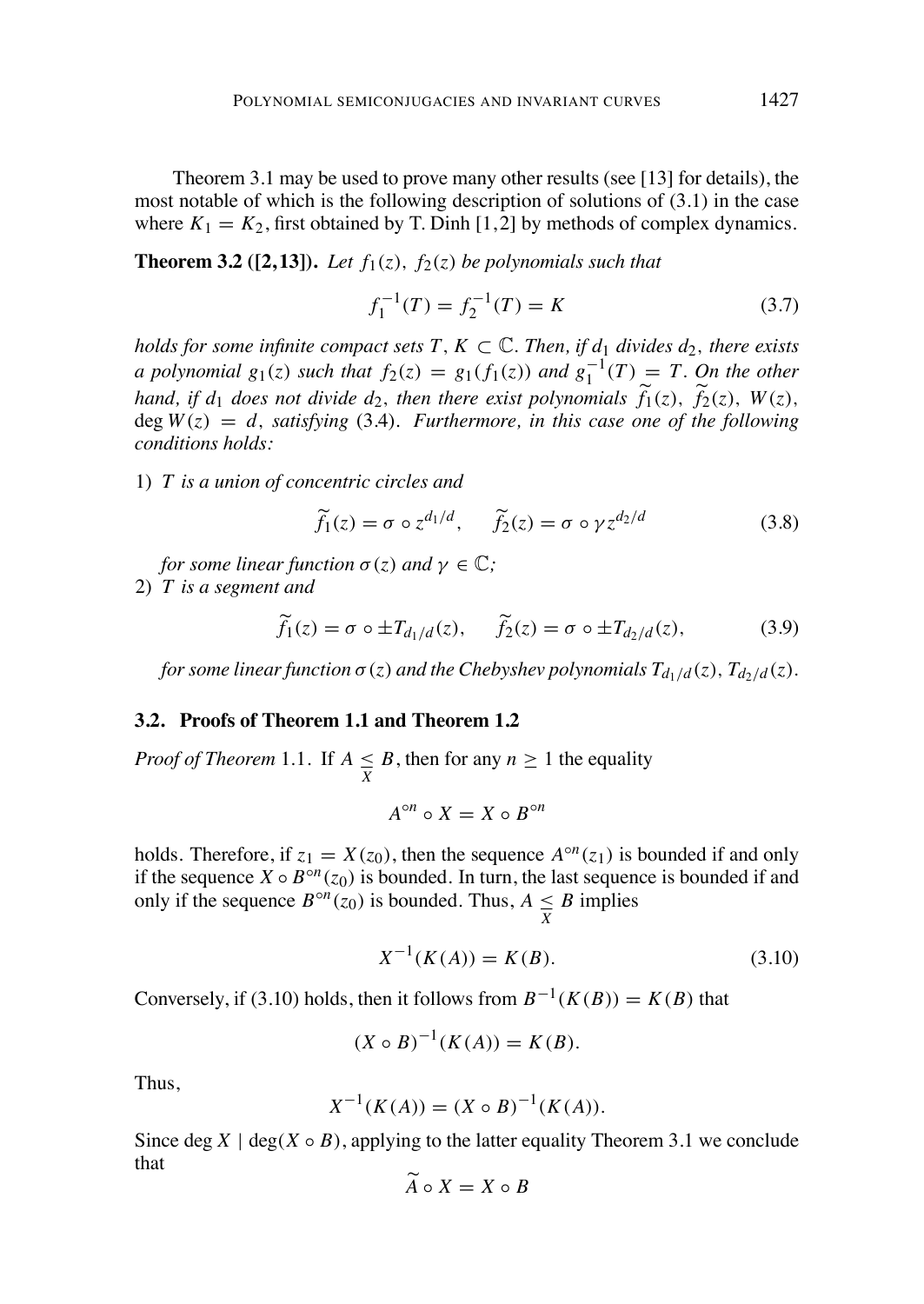for some polynomial *A*. Furthermore, since we proved that for such *A* the equality  $X^{-1}(K(A)) = K(B)$  holds, we see that  $X^{-1}(K(A)) = X^{-1}(K(A))$ , implying that  $K(A) = K(A)$ . Finally, it follows from Theorem 3.1 applied to

$$
A^{-1}(K) = \tilde{A}^{-1}(K) = K,
$$

where  $K = K(A) = K(A)$ , that there exists a polynomial of degree one  $\mu$  such that  $A = \mu \circ A$  and  $\mu(K(A)) = K(A)$ .

More generally, if

$$
X^{-1}(K) = K(B)
$$
\n(3.11)

for some compact set  $K \subset \mathbb{C}$ , then

$$
X^{-1}(K) = (X \circ B)^{-1}(K),
$$

implying by Theorem 3.1 that (1.2) holds for some polynomial *A.* Furthermore, since for such a polynomial *A* equality (3.10) holds, we conclude that  $X^{-1}(K) = X^{-1}(K(A))$  and  $K = K(A)$  $X^{-1}(K(A))$  and  $K = K(A)$ .

**Corollary 3.3.** *Let B be a polynomial of degree at least two. Then a polynomial X* is contained in  $\mathcal{E}(B)$  if and only  $K(B)$  is a union of fibers of X. In particular, if  $B_1$ *and B*<sub>2</sub> *are polynomials such that*  $K(B_1) = K(B_2)$ *, then*  $\mathcal{E}(B_1) = \mathcal{E}(B_2)$ *.* 

*Proof.* Clearly, condition (3.11) implies that  $K(B)$  is a union of fibers of X. Conversely, if  $K(B)$  is a union of fibers of X, then

$$
K(B) = X^{-1}\bigl(X(K(B))\bigr),
$$

implying that (3.11) holds for the compact set  $K = X(K(B))$ .

**Corollary 3.4.** *Let A*, *B*, *and X be polynomials such that*  $A \leq B$ *. Then for any decomposition*  $X = X_1 \circ X_2$  *there exists a polynomial C such that* 

$$
A \underset{X_1}{\leq} C, \quad C \underset{X_2}{\leq} B.
$$

*Proof.* By Theorem 1.1,  $K(B) = X^{-1}(K(A))$ . Since  $X = X_1 \circ X_2$ , this implies that  $K(B) = X_2^{-1}(\widetilde{K})$ , where  $\widetilde{K} = X_1^{-1}(K(A))$ . Therefore, by Theorem 1.1, there exists a polynomial *C* such that

$$
C \circ X_2 = X_2 \circ B. \tag{3.12}
$$

 $\Box$ 

 $\Box$ 

Now we have:

$$
A \circ X_1 \circ X_2 = X_1 \circ X_2 \circ B = X_1 \circ C \circ X_2,
$$

implying that  $A \circ X_1 = X_1 \circ C$ .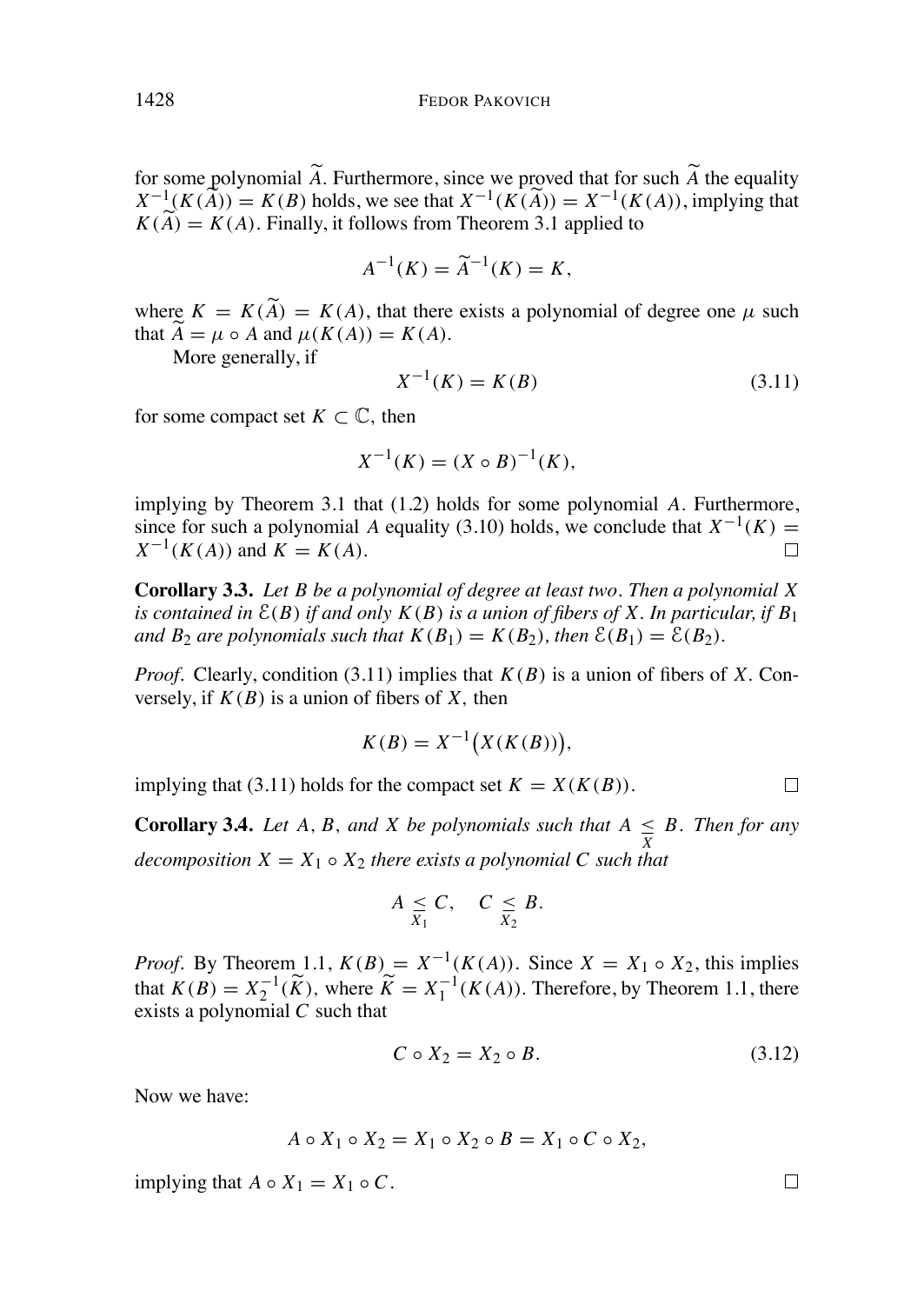**Remark 3.5.** Corollary 3.4 may be proved without using Theorem 1.1. Indeed, if  $X = X_1 \circ X_2$ , then it follows from

$$
A \circ (X_1 \circ X_2) = X_1 \circ (X_2 \circ B),
$$

by Theorem 2.3, that

$$
X_1 \circ X_2 = U \circ \widetilde{W}, \quad X_2 \circ B = V \circ \widetilde{W}, \tag{3.13}
$$

where

$$
\deg W = \text{GCD}(\deg(X_1 \circ X_2), \deg(X_2 \circ B)).
$$

Since deg  $X_2$  | deg  $\widetilde{W}$ , Theorem 2.3 applied to the first equality in (3.13) implies that  $\widetilde{W} = S \circ X_2$  for some polynomial *S*. Therefore,

$$
X_2 \circ B = V \circ \widetilde{W} = V \circ S \circ X_2
$$

and hence (3.12) holds for  $C = V \circ S$ .

 $\mathbb{R}^2$ 

*Proof of Theorem* 1.2*.* By Theorem 1.1, the condition  $X_1, X_2 \in \mathcal{E}(B)$  implies that there exist  $K_1, K_2 \subset \mathbb{C}$  such that

$$
X_1^{-1}(K_1) = K(B), \quad X_2^{-1}(K_2) = K(B).
$$

It now follows from Theorem 3.1 that there exist polynomials  $X$ ,  $W$ ,  $U_1$ ,  $U_2$ ,  $V_1$ , *V*<sup>2</sup> such that

$$
\deg X = \text{LCM}(\deg X_1, \deg X_2), \quad \deg W = \text{GCD}(\deg X_1, \deg X_2),
$$

and that equalities

$$
X = U_1 \circ X_1 = U_2 \circ X_2
$$

and

$$
X_1 = V_1 \circ W, \quad X_2 = V_2 \circ W \tag{3.14}
$$

hold. Furthermore, there exists  $K_3 \subset \mathbb{C}$  such that

$$
K_1 = U_1^{-1}(K_3), \quad K_2 = U_2^{-1}(K_3).
$$

Therefore,  $X^{-1}(K_3) = K(B)$ , implying by Theorem 1.1 that  $X \in \mathcal{E}(B)$ . Finally, any of equalities (3.14) implies that  $W \in \mathcal{E}(B)$  by Corollary 3.4. any of equalities (3.14) implies that  $W \in \mathcal{E}(B)$  by Corollary 3.4.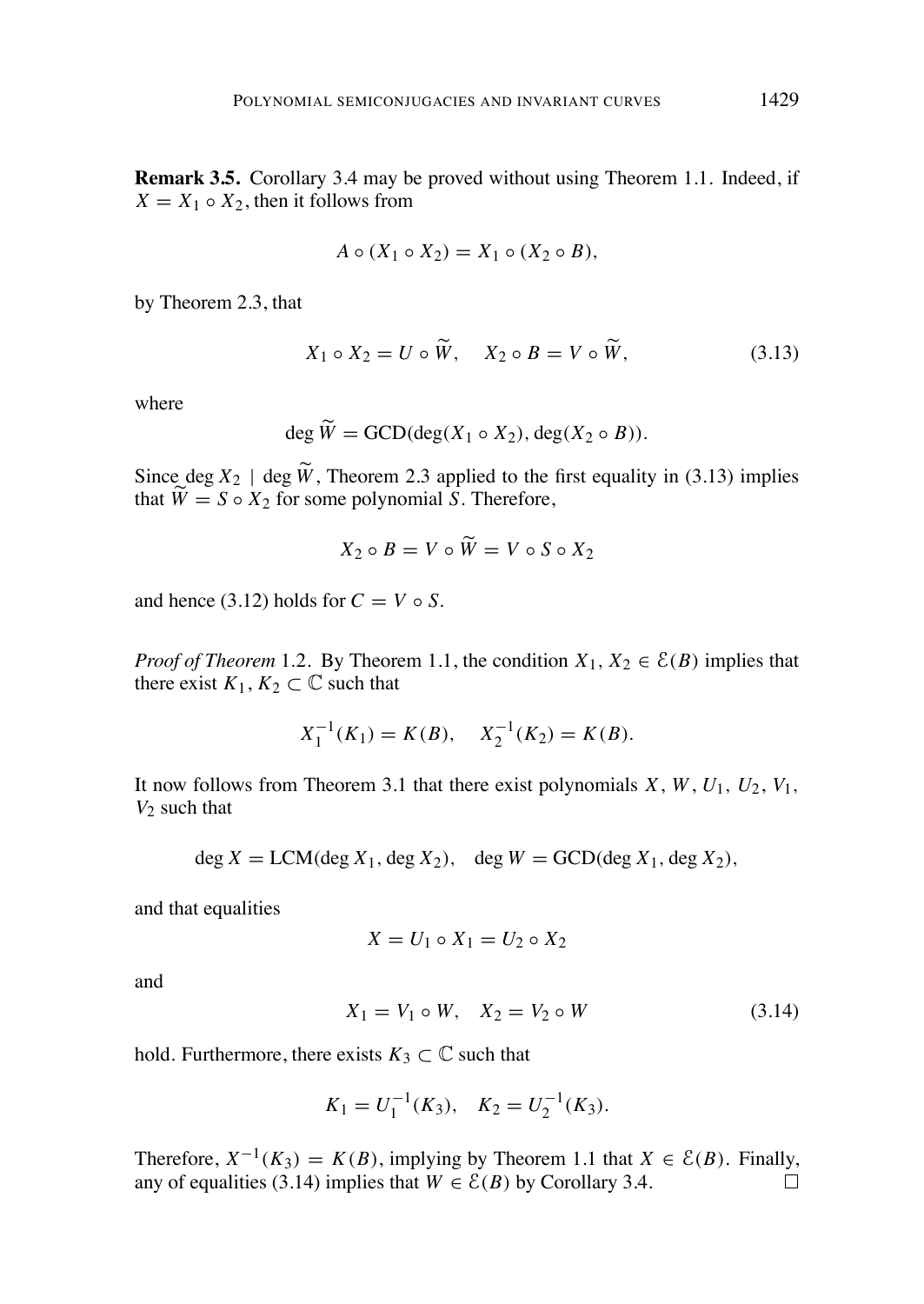### **4. Semiconjugacies between fixed** *A* **and** *B*

### **4.1. Semiconjugacies between special polynomials**

For a polynomial *P* and a finite set  $K \subset \mathbb{C}$  denote by  $P_{odd}^{-1}(K)$  the subset of  $P^{-1}(K)$ consisting of points where the local multiplicity of *P* is odd. Notice that the chain rule implies that if  $P = A \circ B$ , then

$$
P_{\text{odd}}^{-1}(K) = B_{\text{odd}}^{-1}\left(A_{\text{odd}}^{-1}(K)\right). \tag{4.1}
$$

**Lemma** 4.1. Let P be a polynomial of degree  $n > 2$ , and  $K \subset \mathbb{C}$  a finite set *containing at least two points. Assume that*  $P_{odd}^{-1}(K) = K$ . Then K *contains* exactly *two points, and P is conjugate to*  $\pm T_n$ *.* 

*Proof.* Denote by  $e_z$  the multiplicity of *P* at  $z \in \mathbb{C}$ , and set  $r = \text{card}(K)$ . Since for any  $y \in \mathbb{C}$  the set  $P^{-1}(y)$  contains

$$
n - \sum_{\substack{z \in \mathbb{C} \\ P(z) = y}} (e_z - 1)
$$

points and

$$
\sum_{z \in \mathbb{C}} (e_z - 1) = n - 1,
$$

we have:

$$
card(P^{-1}(K)) \ge rn - \sum_{z \in \mathbb{C}} (e_z - 1) = (r - 1)n + 1 \tag{4.2}
$$

(the minimum is attained if *K* contains all finite critical values of *P*). Therefore, if

$$
\operatorname{card}\left(P_{\operatorname{odd}}^{-1}(K)\right) = \operatorname{card}(K) = r,
$$

then the set  $P^{-1}(K)$  contains at least  $(r - 1)n + 1 - r$  points where the local multiplicity of *P* is greater than one, implying that

$$
\sum_{z \in P^{-1}(K)} e_z \ge r + 2((r-1)n + 1 - r).
$$
 (4.3)

Since the sum in the left-hand side of  $(4.3)$  equals  $rn$ , this inequality implies that

$$
(n-1)(r-2) \le 0. \tag{4.4}
$$

Thus,  $r = 2$ . Furthermore, since the equality in (4.4) is attained if and only if equality is attained in (4.3), we conclude that if  $P_{odd}^{-1}(K) = K$ , then  $e_z = 2$  for each  $z \in P^{-1}(K) \setminus K$ , and the local multiplicity of *P* at each of the two points of *K* is equal to one.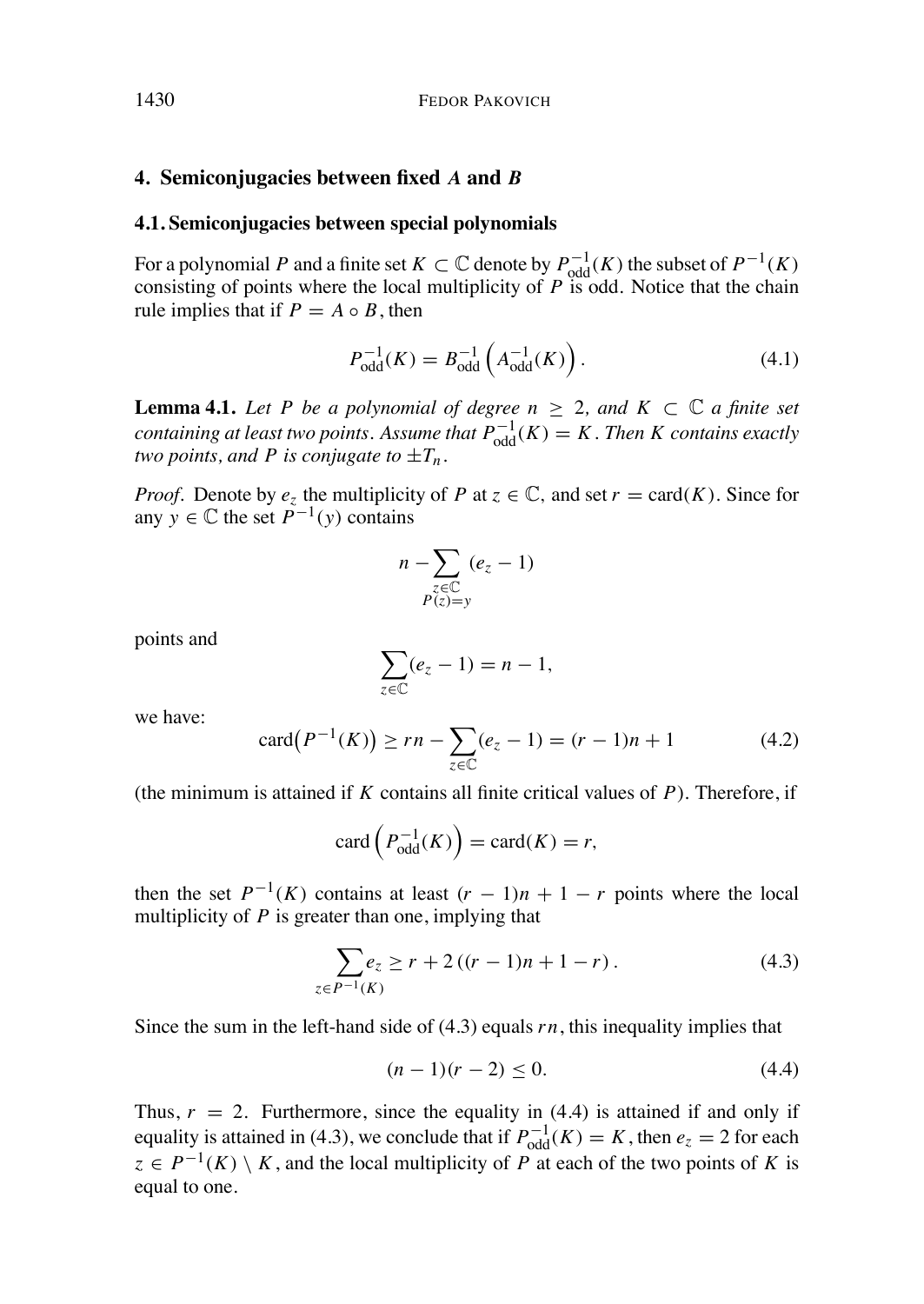Changing *P* to  $\sigma^{-1} \circ P \circ \sigma$  for a convenient polynomial of degree one  $\sigma$ , we can assume that  $K = \{-1, 1\}$ . Then the condition on multiplicities of *P* implies that  $P^2 - 1$  is divisible by  $(P')^2$ , and calculating the quotient we conclude that *P* satisfies the differential equation

$$
n^2(1 - y^2) = (y')^2(1 - z^2).
$$

Since the general solution of the equation

$$
\frac{y'}{\sqrt{1-y^2}} = \pm \frac{n}{\sqrt{1-z^2}}
$$

is

$$
\arccos y = \pm n \arccos z + c,
$$

it follows now from  $P(1) = \pm 1$  that

$$
P = \pm \cos(n \arccos x) = \pm T_n(z).
$$

**Remark 4.2.** Notice that the equality  $T_n(-z) = (-1)^n T_n(z)$  implies that for even *n* the polynomials  $T_n$  and  $-T_n$  are conjugate since  $T_n = \alpha \circ (-T_n) \circ \alpha^{-1}$ , where  $\alpha(z) = -z$ . For odd *n* however the polynomials  $T_n$  and  $-T_n$  are not conjugate.

**Lemma 4.3.** Let P be a polynomial and  $a, b \in \mathbb{C}$ . Then the set  $P_{odd}^{-1}\{a, b\}$  contains *at least two points.*

*Proof.* It follows from the equality

$$
2n = \sum_{\substack{z \in \mathbb{C} \\ P(z) = a}} e_z + \sum_{\substack{z \in \mathbb{C} \\ P(z) = b}} e_z
$$

that the number

$$
\sum_{z \in P^{-1}_{\text{odd}}\{a,b\}} e_z
$$

is even, implying that the number card $(P_{odd}^{-1}\{a, b\})$  also is even. On the other hand,

$$
\operatorname{card}\left(P_{\text{odd}}^{-1}\lbrace a,b\rbrace\right) \neq 0,
$$

for otherwise  $P_{\text{odd}}^{-1}\{a, b\}$  contains at most  $n/2 + n/2 = n$  points in contradiction with inequality  $(4.2)$ .

**Theorem 4.4.** *Let A and B be polynomials of degree at least two such that*  $A \leq B$ . Then A is conjugate to  $z^n$  if and only if B is conjugate to  $z^n$ . Similarly, A *is conjugate to*  $\pm T_n$  *if and only if B is conjugate to*  $\pm T_n$ *.*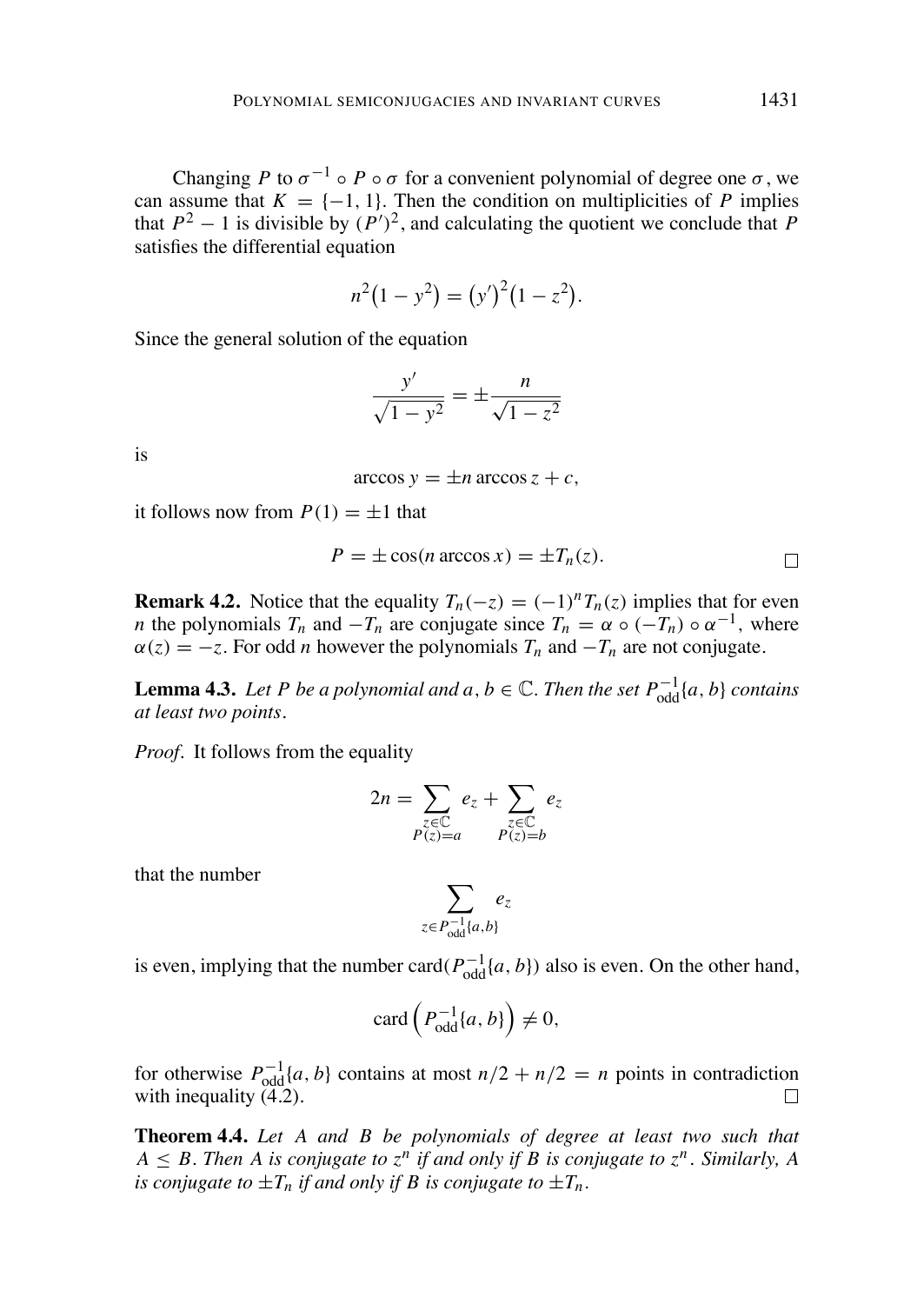*Proof.* Assume that *B* is conjugate to  $\pm T_n$ , and let *X* be a semiconjugacy from *B* to *A*. Changing *B* and *X* to  $\sigma^{-1}$   $\circ$  *B*  $\circ$   $\sigma$  and *X*  $\circ$   $\sigma$ , for a convenient polynomial  $\sigma$  of degree one, without loss of generality we can assume that  $B = \pm T_n$ . By Theorem 1.1, we have:

$$
X^{-1}(K(A)) = K(B) = [-1, 1].
$$
\n(4.5)

Set  $m = \text{deg } X$ . Since

$$
T_m^{-1}([-1, 1]) = [-1, 1],\tag{4.6}
$$

equality (4.5) implies that

$$
X^{-1}(K(A)) = T_m^{-1}([-1, 1]).
$$

It now follows from Theorem 3.1 that there exists a polynomial  $\delta$  of degree one such that  $X = \delta \circ T_m$ . Therefore, changing A and X to  $\delta^{-1} \circ A \circ \delta$  and  $\sigma^{-1} \circ X$ , we can assume that  $X = T_m$ . Thus, we have:

$$
A \circ T_m = T_m \circ \pm T_n = (-1)^m T_n \circ T_m, \qquad (4.7)
$$

implying that  $A = \pm T_n$ .

Similarly, if  $B = z^n$ , then the equalities

$$
X^{-1}(K(A)) = K(B) = \mathbb{D},
$$

and  $(z^m)^{-1}(\mathbb{D}) = \mathbb{D}$  imply that  $X = \delta \circ z^m$  for some polynomial  $\delta$  of degree one, and arguing as above we conclude that *A* is conjugate to  $z^n$ .

Assume now that *A* is conjugate to  $\pm T_n$ . Without loss of generality we can assume that  $A = \pm T_n$ . Since  $T_{n \text{ odd}}^{-1} \{-1, 1\} = \{-1, 1\}$ , formula (4.1) implies that

$$
(\pm T_n \circ X)^{-1}_{odd} \{-1, 1\} = X^{-1}_{odd} \{-1, 1\}.
$$

It follows now from

$$
\pm T_n \circ X = X \circ B \tag{4.8}
$$

that

$$
B_{\text{odd}}^{-1}\left(X_{\text{odd}}^{-1}\{-1,1\}\right) = X_{\text{odd}}^{-1}\{-1,1\}.
$$
 (4.9)

Since by Lemma 4.3 the set  $X_{odd}^{-1}\{-1, 1\}$  contains at least two points, this implies by Lemma 4.1 that the polynomial *B* is conjugate to  $\pm T_n$ .

Finally, if *A* is conjugate to  $z^n$ , we can assume that  $A = z^n$ , and considering zeroes of the left and the right parts of the equality

$$
z^n \circ X = X \circ B,
$$

we see that  $B^{-1}(X^{-1}(0)) = X^{-1}(0)$ . It follows now from inequality (4.2) that  $X^{-1}(0)$  consists of a single point, implying easily that the polynomial *B* is conjugate to  $z^n$ .  $\Box$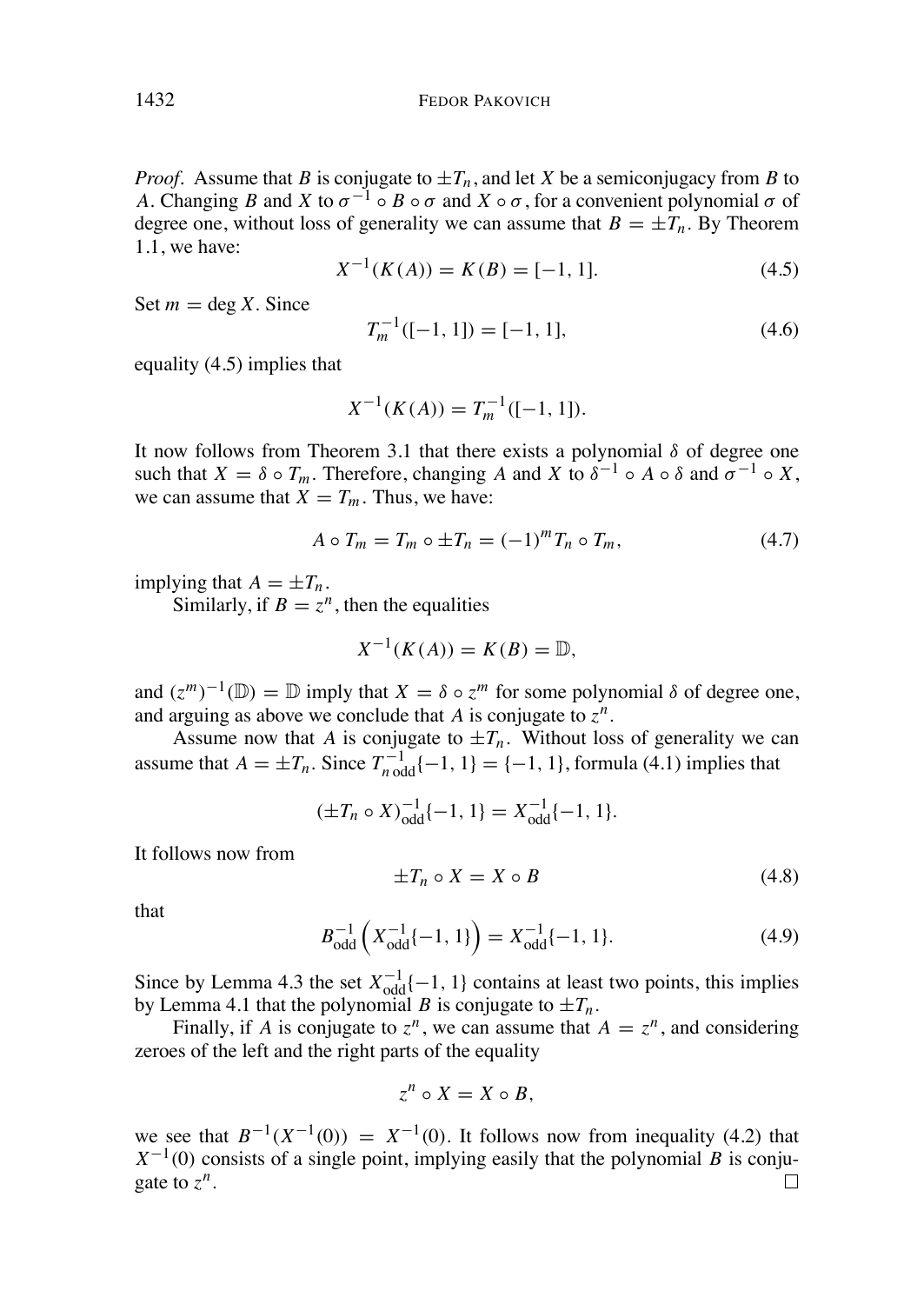**Remark 4.5.** Since for even *n* the polynomials  $T_n$  and  $-T_n$  are conjugate (see Remark 4.2), Theorem 4.4 implies that if *B* is conjugate to  $\pm T_n$  for even *n*, then *A* and *B* are conjugate. On the other hand, if *B* is conjugate to  $-T_n$  for odd *n*, then *A* is not necessarily conjugate to  $-T_n$ , but only to  $\pm T_n$ . Still, it follows from (4.7) that if *B* is conjugate to  $T_n$ , then *A* is conjugate to  $T_n$ .

Notice that Theorem 4.4 combined with Remark 4.5 implies the following corollary.

**Corollary 4.6.** Let A and B be polynomials such that the conditions  $A \leq B$  and *B A hold simultaneously, and at least one of A and B is special. Then A and B are conjugate.*

### **4.2. Proof of Theorem 1.3**

The following lemma is a well-known fact from the complex dynamics. For the reader's convenience we give a short proof based on Theorem 3.1.

**Lemma 4.7.** Let A be a polynomial of degree n such that  $K(A)$  is a union of circles with a common center. Then  $K(A)$  is a disk, and A is conjugate to  $z^n$ . Similarly, if  $K(A)$  *is a segment, then A is conjugate to*  $\pm T_n$ .

*Proof.* Since for a polynomial *A* the complement to  $K(A)$  in  $\mathbb{CP}^1$  is connected (see, *e.g.*, [11, Lemma 9.4]), if *K(A)* is a union of circles with a common center, then  $K(A)$  is a disk. Furthermore, changing if necessary A to a conjugate polynomial, we can assume that  $K(A) = \mathbb{D}$ . Thus,  $A^{-1}(\mathbb{D}) = \mathbb{D}$ . On the other hand,  $(z^n)^{-1}(\mathbb{D}) = \mathbb{D}$ , and applying to these equalities Theorem 3.1, we conclude that  $A = \alpha z^n$ , where  $|\alpha| = 1$ , implying that *A* is conjugate to  $z^n$ .

Similarly, if  $K(A)$  is a segment, we can assume that  $K(A) = [-1, 1]$ , and to thus in a similar way that A is conjugate to  $+T_n$ . conclude in a similar way that *A* is conjugate to  $\pm T_n$ .

*Proof of Theorem* 1.3. Set  $d_0 = \deg X_0$ , and let  $X \in \mathcal{E}(A, B)$  be a polynomial of degree *d*. By Theorem 1.1, we have:

$$
X_0^{-1}(K(A)) = K(B), \quad X^{-1}(K(A)) = K(B).
$$

Applying to these equalities Theorem 3.2 and taking into account that, by Lemma 4.7, *K(A)* is neither a union of concentric circles nor a segment, we conclude that  $X = A \circ X_0$  for some polynomial *A*. Substituting now this expression in (1.2) and using that  $X_0 \in \mathcal{E}(A, B)$  we have:

$$
A \circ A \circ X_0 = A \circ X_0 \circ B = A \circ A \circ X_0,
$$

implying that  $A \circ A = A \circ A$ .

Conversely, if *A* commutes with *A*, then  $\mathbb{R}^2$ 

$$
A \circ (\widetilde{A} \circ X_0) = \widetilde{A} \circ A \circ X_0 = (\widetilde{A} \circ X_0) \circ B.
$$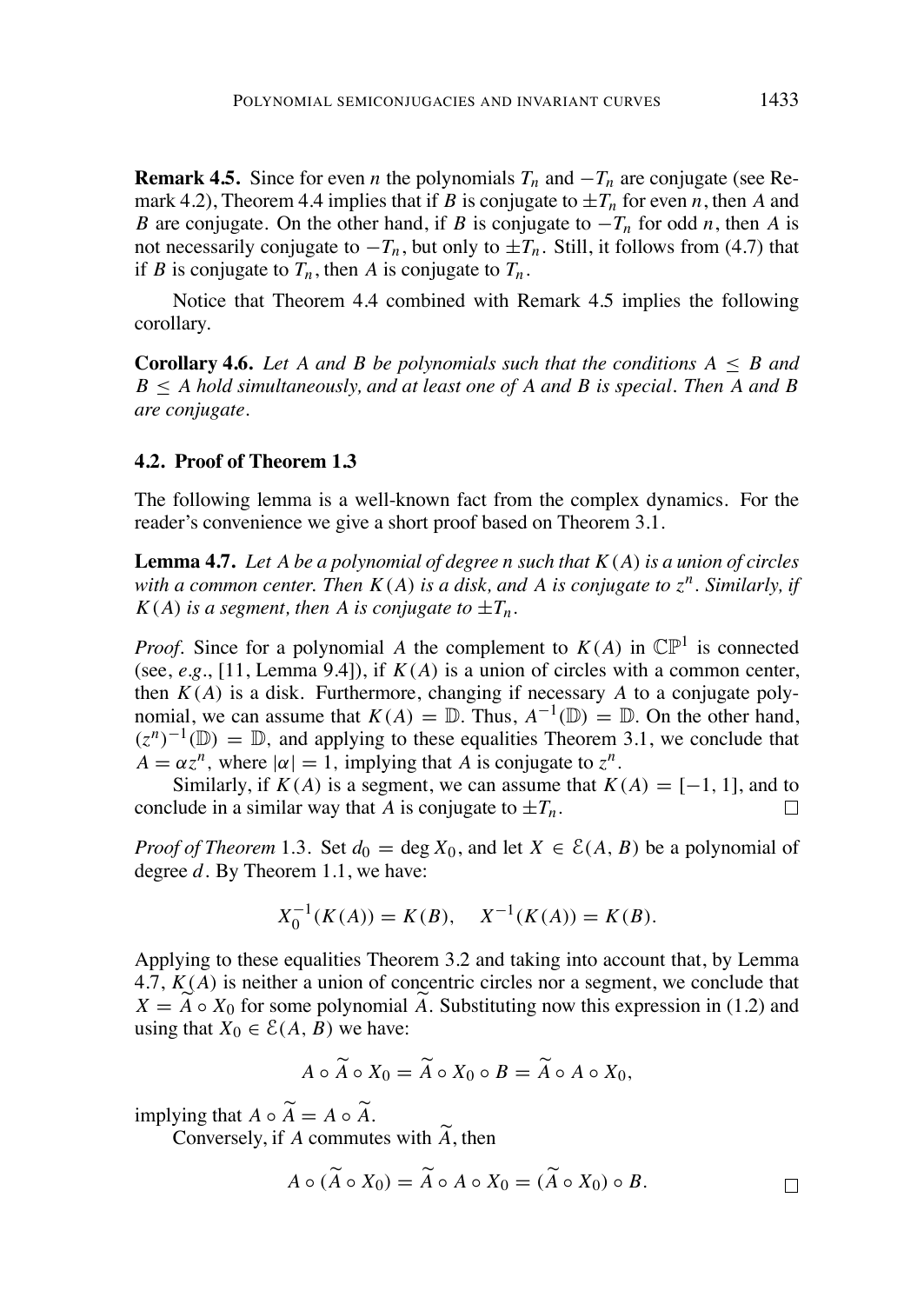Theorem 1.3 implies in particular the following classification of commuting polynomials obtained by Ritt.

**Theorem 4.8 ([21]).** *Let A and B be commuting polynomials of degree at least two. Then, up to the change*

$$
A \to \lambda \circ A \circ \lambda^{-1}, \quad B \to \lambda \circ B \circ \lambda^{-1}, \tag{4.10}
$$

*where is a polynomial of degree one, either*

$$
A = z^n, \quad B = \varepsilon z^m,\tag{4.11}
$$

*where*  $\varepsilon^n = \varepsilon$ *, or* 

$$
A = \pm T_n, \quad B = \pm T_m,\tag{4.12}
$$

*or*

$$
A = \varepsilon_1 R^{\circ m}, \quad B = \varepsilon_2 R^{\circ n}, \tag{4.13}
$$

*where*  $R = zS(z^{\ell})$  *for some polynomial S, and*  $\varepsilon_1$ *,*  $\varepsilon_2$  *are l-th roots of unity.* 

*Proof.* Assume first that *A* is conjugate to  $z^n$ . Without loss of generality we may assume that  $A = z^n$ . Applying Theorem 1.1 for  $B = A$  and  $X = B$ , we have:

$$
B^{-1}(K(A)) = K(A).
$$

Since  $K(A) = \mathbb{D}$ , arguing as in Lemma 4.7 we conclude that  $B = \varepsilon z^m$ , and it follows from  $A \circ B = B \circ A$  that  $\varepsilon^n = \varepsilon$ . If A is conjugate to  $\pm T_n$ , the proof is similar.

On the other hand, if *A* is non-special, then Theorem 1.3 implies that any  $B \in$  $E(A, A)$  has the form  $B = A \circ R$ , where  $R$  is a polynomial of the minimum possible degree in  $\mathcal{E}(A, A)$ . Now we can apply Theorem 1.3 again to the polynomial  $\overline{A}$ degree in  $C(A, A)$ . Now we can apply Theorem 1.5 again to the polynomial A and so on, obtaining eventually the representation  $B = \mu_1 \circ R^{\circ m_1}$ , where  $\mu_1$  is a polynomial of degree one commuting with *A*. In particular, since  $A \in \mathcal{E}(A, A)$ , the equality  $A = \mu_2 \circ R^{\circ m_2}$  holds for some polynomial  $\mu_2$  of degree one commuting with *A*. Furthermore, since *R* commutes with  $A = \mu_2 \circ R^{\circ m_2}$ , the polynomial  $\mu_2$ commutes with *R*. This implies easily that, up to a conjugacy,  $R = zS(z^{\ell})$  for some polynomial *S*, and  $\mu_2 = \varepsilon_2 z$  for some *l*th root of unity  $\varepsilon_2$ . Finally, since  $\mu_1$ commutes with the polynomial *A*, and  $A = \mu_2 \circ R^{\circ m_2}$  has the form  $z \widetilde{S}(z^{\ell})$  for some polynomial  $\widetilde{S}$ , we conclude that  $\mu_1 = \varepsilon_1 z$  for some *l*th root of unity  $\varepsilon_1$ . polynomial  $\tilde{S}$ , we conclude that  $\mu_1 = \varepsilon_1 z$  for some *l*th root of unity  $\varepsilon_1$ .

### **4.3. Semiconjugacies and invariant curves**

It was shown in the recent paper [10] that the problem of describing semiconjugate polynomials is closely related to the problem of describing algebraic curves  $\mathfrak C$  in  $\mathbb{C}^2$  invariant under maps of the form  $F : (x, y) \rightarrow (f(x), g(y))$ , where f, g are polynomials of degree at least two. Briefly, this relation may be summarized as follows (see [10, Proposition 2.34] for more details).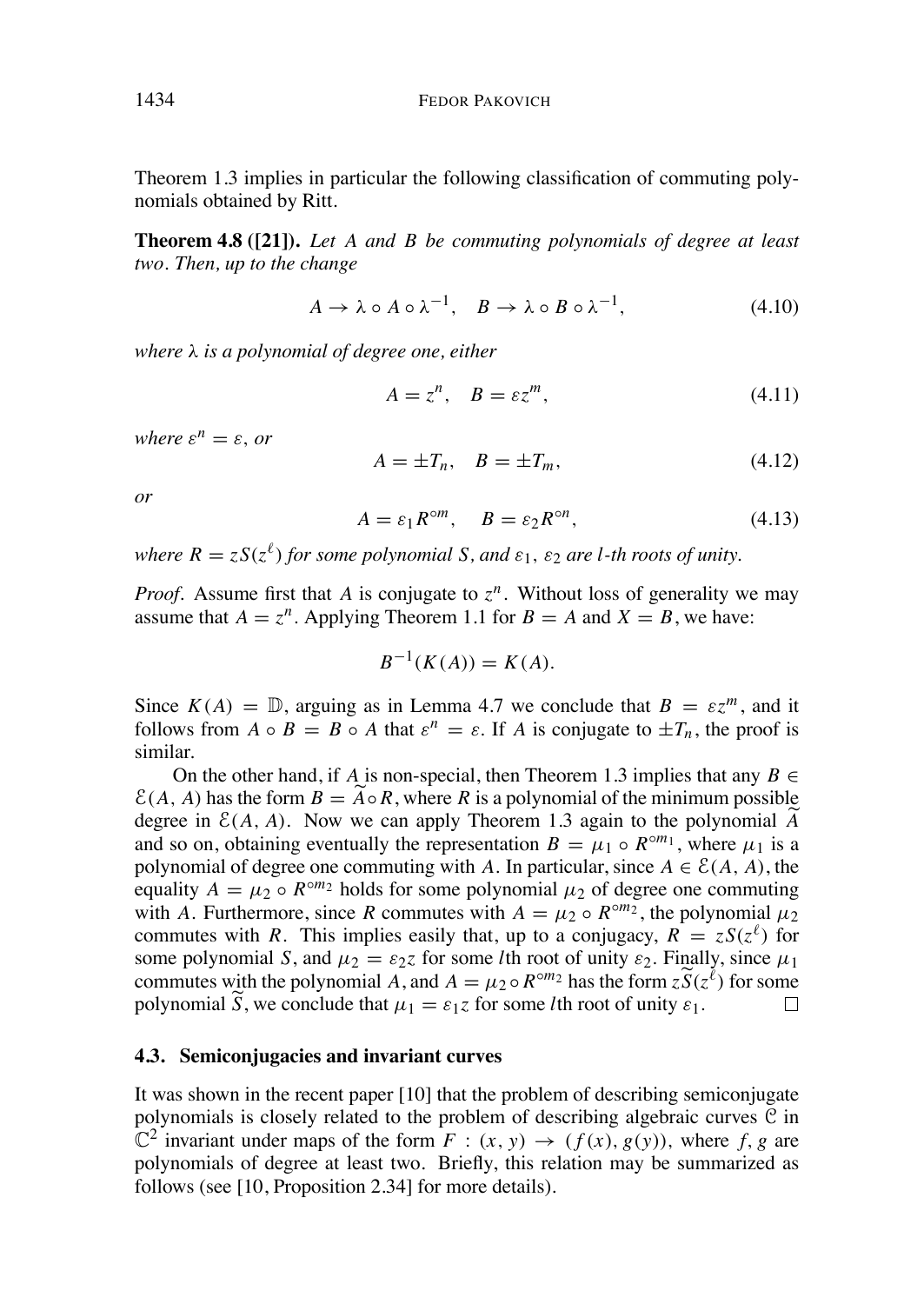If C is an irreducible  $(f, g)$ -invariant curve, then its projective closure  $\overline{C}$  in  $\mathbb{CP}^1 \times \mathbb{CP}^1$  is also (f, g)-invariant. Denote by  $\bar{h}$  the restriction of F on  $\overline{\mathcal{C}}$ . Let  $\widetilde{\mathcal{C}}$ be the desingularization of C and  $\beta : \widetilde{C} \to \overline{C}$  a map biholomorphic off a finite set. Clearly,  $\bar{h}$  lifts to a holomorphic map  $h : \tilde{\mathcal{C}} \to \tilde{\mathcal{C}}$ . Consider now the commutative diagram



where  $\alpha : \overline{\mathcal{C}} \to \mathbb{CP}^1$  is the projection map onto the first coordinate. Set  $\pi = \alpha \circ \beta$ . If  $\pi$  is a constant, then C is a line  $z_1 = \xi$ , where  $\xi$  is a fixed point of f, so assume that the degree of  $\pi$  is at least one. Observe that since  $f^{-1}(\infty) = \infty$ , the set  $K = \pi^{-1}(\infty)$  and the map *h* satisfy the equality

$$
h^{-1}(K) = K.
$$
\n(4.15)

Since *h* is a holomorphic map between Riemann surfaces of the same genus and  $\deg h = \deg f > 2$ , it follows from the Riemann-Hurwitz formula that either  $g(\mathcal{C}) =$ 0, or  $g(\widetilde{C}) = 1$  and *h* is unbranched. Since deg  $h > 2$ , for unbranched *h* equality (4.15) is impossible. Therefore,  $\widetilde{C} = \mathbb{CP}^1$  and (4.15) implies easily that, up to the change  $\alpha \circ h \circ \alpha^{-1}$ , where  $\alpha$  is a Möbius transformation, either  $K = \infty$  and h is a polynomial, or  $K = \{0, \infty\}$  and  $h = z^{\pm \deg f}$ . Thus,

$$
f \circ \pi = \pi \circ h,\tag{4.16}
$$

where either  $\pi$  and *h* are polynomials, or  $h = z^{\pm \deg f}$  and  $\pi$  is a Laurent polynomial. The last case requires an additional investigation. The paper [10] refers (Fact 2.25) to a more general result of [9] (Theorem 10) implying that for a non-special polynomial *f* this possibility is excluded. Alternatively, one can use the results of [14] (*e.g.*, Theorem 6.4).

Considering in a similar way the projection onto the second coordinate, we obtain the equality

$$
g \circ \rho = \rho \circ h. \tag{4.17}
$$

Thus, for non-special *f* and *g* any irreducible  $(f, g)$ -invariant curve may be parametrized by some polynomials  $\pi$ ,  $\rho$  satisfying a system given by equations (4.16), (4.17) for some polynomial *h*.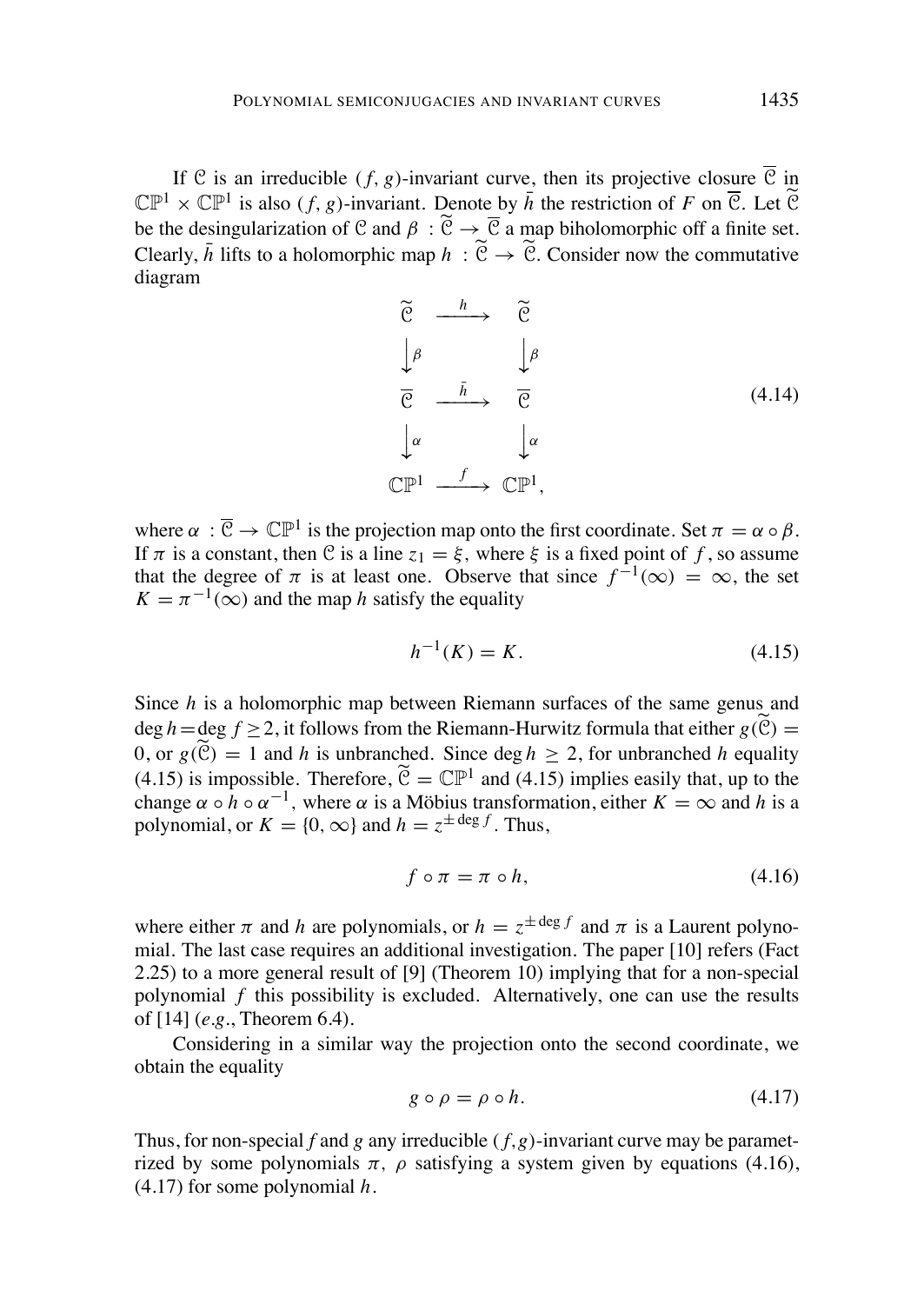Notice that in a certain sense a description of  $(f, g)$ -invariant curves reduces to the case  $f = g$  since the commutative diagram

$$
\begin{array}{ccc}\n\mathbb{C}^2 & \xrightarrow{(h,h)} & \mathbb{C}^2 \\
\downarrow(\pi,\rho) & \downarrow(\pi,\rho) & & \\
\mathbb{C}^2 & \xrightarrow{(f,g)} & \mathbb{C}^2 & & \\
\end{array}
$$
\n(4.18)

implies that any *( f, g)*-invariant curve is an image of an *(h, h)*-invariant curve under the map  $(x, y) \rightarrow (\pi(x), \rho(y))$ .

Theorem 1.3 allows to obtain easily the following description of *( f, f )*-invariant curves obtained in [10] (see Theorem 6.24 and the theorem on page 85).

**Theorem 4.9.** *Let f be a non-special polynomial of degree at least two, and* C *an irreducible* (*f, f*)*-invariant curve in*  $\mathbb{C}^2$ *. Then there exists a polynomial p which commutes* with *f* such that C has either the form  $z_1 = p(z_2)$  or  $z_2 = p(z_1)$ .

*Proof.* If C is a line  $z_1 = \xi$ , then  $\xi$  is a fixed point of f, and the conclusion of the theorem holds for  $p = \xi$ . Similarly, the theorem holds if C is a line  $z_2 = \xi$ . Otherwise, as it was shown above,  $C$  may be parametrized by some non-constant polynomials  $\pi$ ,  $\rho$  satisfying the system

$$
f \circ \pi = \pi \circ h,\tag{4.19}
$$

$$
f \circ \rho = \rho \circ h \tag{4.20}
$$

for some polynomial *h*. Furthermore, without loss of generality we may assume that there exists no polynomial *w* of degree greater than one such that

$$
\pi = \widetilde{\pi} \circ w, \quad \rho = \widetilde{\rho} \circ w,\tag{4.21}
$$

for some polynomials  $\tilde{\pi}$ ,  $\tilde{\rho}$ . Indeed, if (4.21) holds, then applying Theorem 2.3 to the equality

$$
(f\circ\widetilde{\pi})\circ w=\widetilde{\pi}\circ(w\circ h),
$$

we conclude that  $w \circ h = \tilde{h} \circ w$  for some polynomial  $\tilde{h}$ , implying that we may change  $\pi$  to  $\tilde{\pi}$ ,  $\rho$  to  $\tilde{\rho}$ , and *h* to  $\tilde{h}$ .

Set  $d = \text{GCD}(\text{deg }\rho, \text{deg }\pi)$ . Since f is not special, it follows from (4.19), (4.20) by Theorem 1.3 that if both  $\rho$  and  $\pi$  are of degree at least two, then  $d > 1$ , implying by Theorem 1.2 that (4.21) holds for some polynomials  $\tilde{\pi}$ ,  $\tilde{\rho}$  and *w* with deg  $w = d > 1$ . Therefore, at least one of the polynomials  $\rho$  and  $\tau$  is of degree one, say deg  $\rho = 1$ . Then, C has the form  $z_1 = p(z_2)$ , where  $p = \pi \circ \rho^{-1}$ . Furthermore, equality (4.20) implies that  $h = \rho^{-1} \circ f \circ \rho$ , and substituting this expression into (4.19) we conclude that *n* commutes with *f*. (4.19) we conclude that *p* commutes with *f.*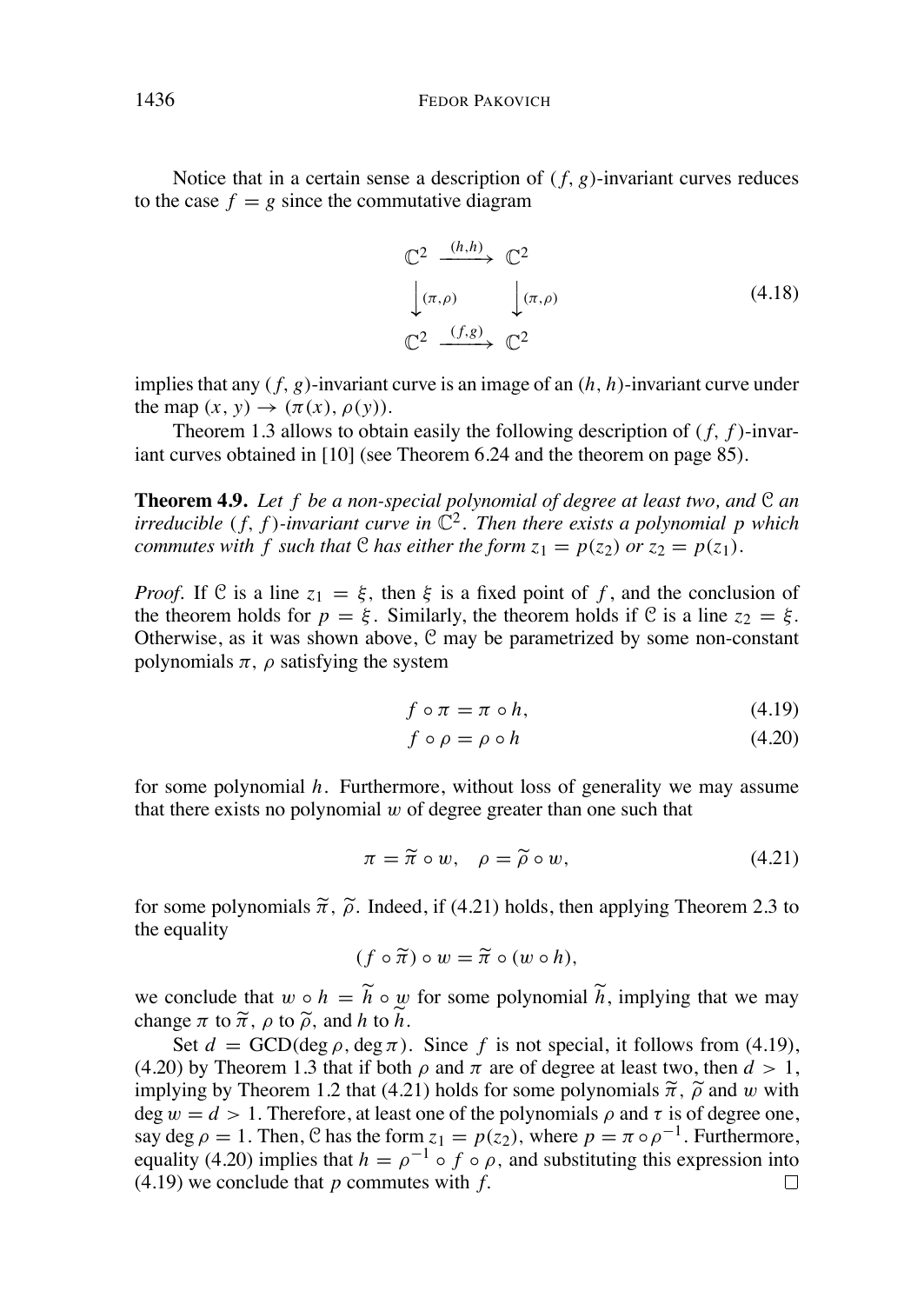*Proof of Theorem* 1*.*4*.* For any polynomials of coprime degrees *u* and *v* the curve  $\mathcal{C}_{u,v}$ :  $u(x) - v(y) = 0$  is irreducible (see [15, Proposition 3.1]). Furthermore, if (1.9) holds and  $(x_0, y_0)$  is a point on  $\mathcal{C}_{u,v}$ , then (1.9) yields the equality

$$
u(f(x_0)) = t(u(x_0)) = t(v(y_0)) = v(g(y_0)),
$$

implying that  $(f(x_0), g(y_0))$  also is a point on  $\mathcal{C}_{u,v}$ .

Conversely, assume that C is an irreducible  $(f, g)$ -invariant curve which is not a line, and let  $\pi$  and  $\rho$  be polynomials parametrizing C and satisfying (4.16), (4.17) for some polynomial *h.* Then by Theorem 1.2, there exist polynomials *u* and *v* of coprime degrees such that

$$
u\circ\pi=v\circ\rho.
$$

Thus, any irreducible  $(f, g)$ -invariant curve C in  $\mathbb{C}^2$  has the form  $u(x) - v(y) = 0$ for some polynomials *u, v* of coprime degrees. Furthermore, since the polynomial

$$
s = u \circ \pi = v \circ \rho
$$

belongs to  $\mathcal{E}(h)$  we have:

$$
t \circ u \circ \pi = u \circ \pi \circ h = u \circ f \circ \pi,
$$
  

$$
t \circ v \circ \rho = v \circ \rho \circ h = v \circ g \circ \rho,
$$

implying (1.9).

A further analysis of system (1.9) using Proposition 5.4 and Proposition 5.5 proved below leads to a more precise description of *( f, g)*-invariant curves apparently equivalent to the one given by [10, Theorem 6.2]. Notice however that in [10] a more general case of *skew-invariant* curves and *skew-twists* between polynomials is considered, and the methods of our paper involving Julia sets seem not to be extendable to this more general situation.

### **4.4. Semiconjugacies between equivalent** *A* **and** *B*

For a natural number  $n > 1$  with a prime decomposition  $n = p_1^{a_1} p_2^{a_2} \dots p_s^{a_s}$  set rad $(n) = p_1 p_2 \dots p_s$ . The following two theorems in totality provide a proof of Theorem 1.5.

**Theorem 4.10.** *Let A and B be polynomials of degree at least two. Then conditions*  $A \leq B$  *and*  $B \leq A$  *hold* simultaneously if and only if  $A \sim B$ .

*Proof.* The "if" part follows from the definition of  $\sim$  (see the introduction). Furthermore, if at least one of A and B is special, then conditions  $A \leq B$  and  $B \leq A$ imply by Corollary 4.6 that *A* and *B* are conjugate and hence equivalent. So, we may assume that *A* and *B* are non-special.

Let *Y* and *X* be polynomials such that

$$
B \leq A, \quad A \leq B. \tag{4.22}
$$

 $\Box$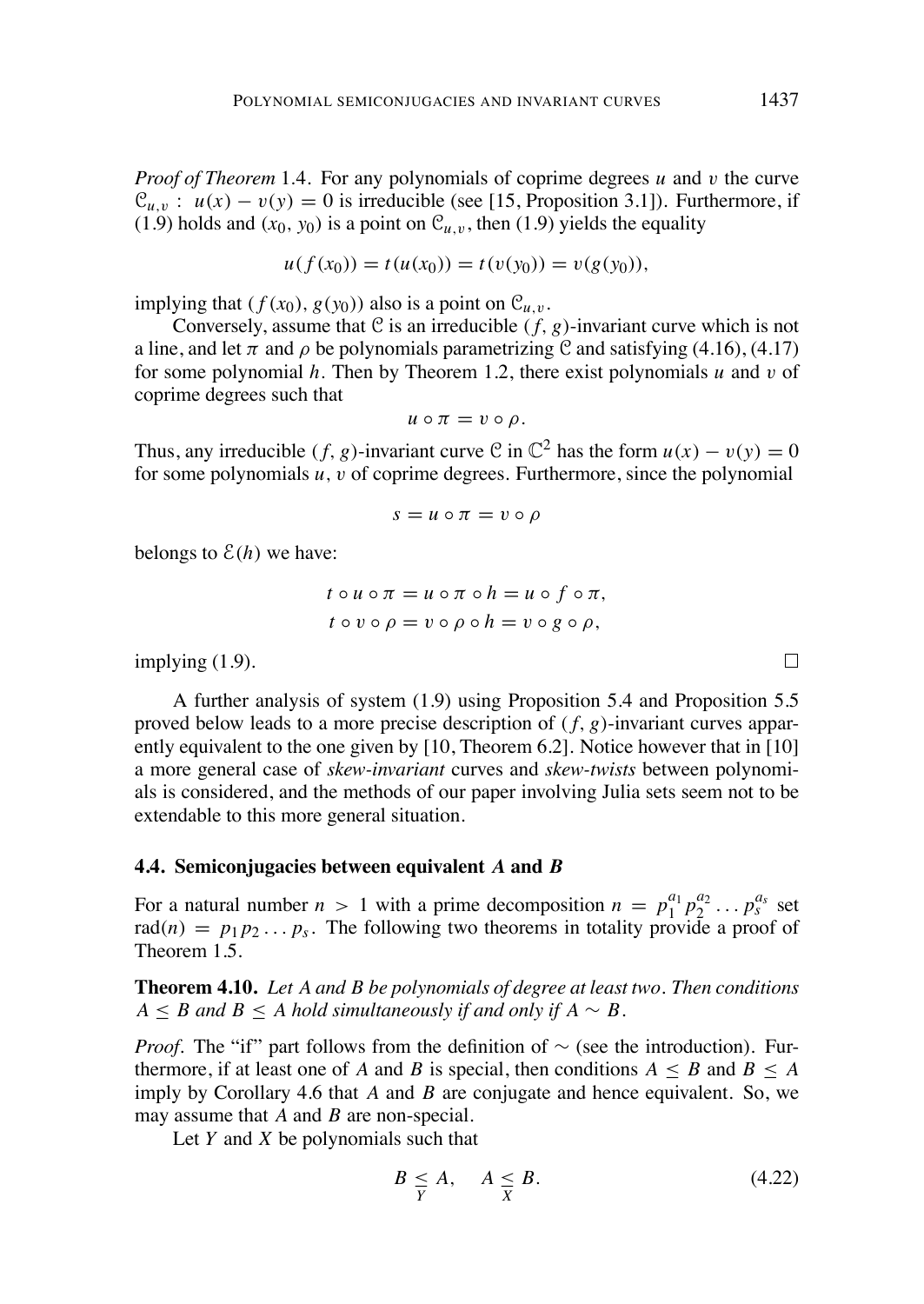Set  $n = \text{deg } A = \text{deg } B$ . We can assume that  $\text{deg } X > 1$ ,  $\text{deg } Y > 1$  since otherwise *A* and *B* are conjugate and hence  $A \sim B$ . Since (4.22) implies that  $Y \circ X$  commutes with *B*, Theorem 4.8 implies that

$$
rad(\deg X) | rad(n). \tag{4.23}
$$

In particular,

$$
GCD(\deg X, n) > 1. \tag{4.24}
$$

Applying Theorem 2.3 to the equality

$$
A \circ X = X \circ B,\tag{4.25}
$$

we conclude that there exist polynomials  $\widetilde{X}$ ,  $\widetilde{B}$ , and *W* such that

$$
B = \widetilde{B} \circ W, \quad X = \widetilde{X} \circ W,\tag{4.26}
$$

and deg  $W = \text{GCD}(\text{deg } X, n)$ . Clearly,  $B \sim W \circ \widetilde{B}$ , and equalities (4.25) and (4.26) imply that

$$
A \circ \widetilde{X} = \widetilde{X} \circ (W \circ \widetilde{B}). \tag{4.27}
$$

Furthermore, deg  $\widetilde{X}$  < deg X, since deg  $W > 1$  by (4.24). If deg  $\widetilde{X} = 1$ , then  $\overrightarrow{A} \sim W \circ \overrightarrow{B}$  since *A* and  $\overrightarrow{W} \circ \overrightarrow{B}$  are conjugate; hence,

$$
A \sim W \circ \widetilde{B} \sim B,
$$

and we are done. Otherwise, we can apply Theorem 2.3 in a similar way to equality (4.27) and so on. Since condition (4.23) ensures that the degrees of corresponding semiconjugacies decrease, we obtain in this way a finite chain of equivalences from *B* to *A*.  $\Box$ 

**Theorem 4.11.** Let A and B be polynomials of degree at least two. Then  $A \sim B$  if *and only if there exist polynomials X and Y such that*

$$
B \circ Y = Y \circ A, \quad A \circ X = X \circ B,\tag{4.28}
$$

*and*  $Y \circ X = B^{\circ d}$  *for some*  $d \geq 0$ *.* 

*Proof.* Taking into account Theorem 4.10, we only need to show that if equalities (4.28) hold, then they hold for some  $\widetilde{X}$ ,  $\widetilde{Y}$  such that  $\widetilde{Y} \circ \widetilde{X} = B^{\circ d}$ ,  $d \ge 0$ . Since (4.28) implies that  $Y \circ X$  commutes with  $B$ , it follows from Theorem 4.8 that either *B* is special, or, up to a conjugacy,

$$
Y \circ X = \varepsilon_1 R^{\circ m_1}, \quad B = \varepsilon_2 R^{\circ m_2},
$$

where  $R = zS(z^n)$  for some polynomial *S*, and  $\varepsilon_1$ ,  $\varepsilon_2$  are *n*th roots of unity. In the first case, Corollary 4.6 implies that *A* and *B* are conjugate. Therefore, in this case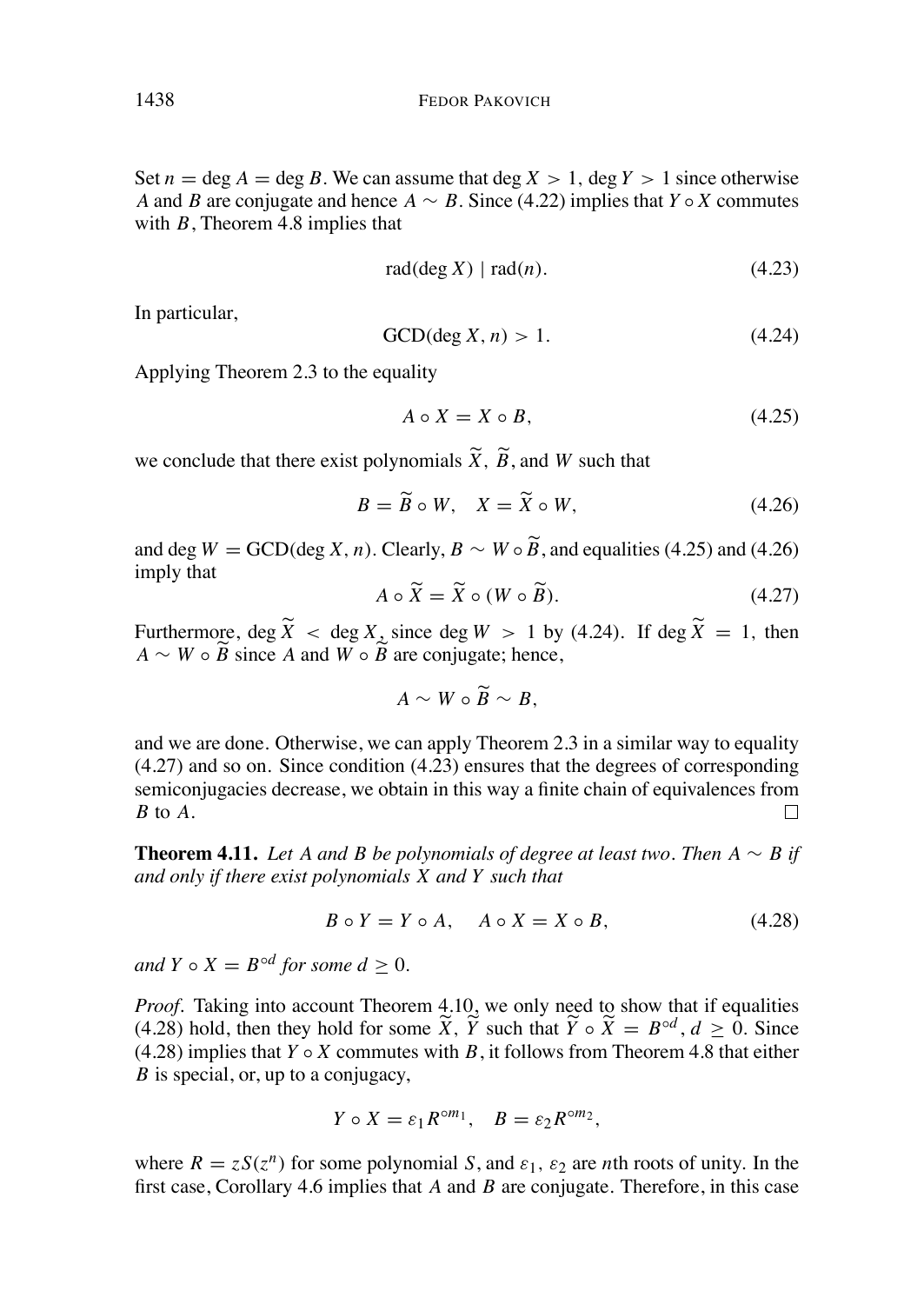(4.28) holds for some Möbius transformations  $\overline{Y}$  and  $\overline{X}$  such that  $\overline{Y} \circ \overline{X} = B^0$ . In the second case set

$$
\widetilde{X} = X \circ \varepsilon_3 R^{\circ(m_2m_1-m_1)},
$$

where  $\varepsilon_3 = \varepsilon_2^{m_1}/\varepsilon_1$ , and observe that the second of equalities (4.28) still holds for  $\widetilde{X}$  since

$$
A \circ \widetilde{X} = A \circ X \circ \varepsilon_3 R^{\circ (m_2 m_1 - m_1)} = X \circ B \circ \varepsilon_3 R^{\circ (m_2 m_1 - m_1)}
$$
  
= 
$$
X \circ \varepsilon_2 R^{\circ m_2} \circ \varepsilon_3 R^{\circ (m_2 m_1 - m_1)} = X \circ \varepsilon_3 R^{\circ (m_2 m_1 - m_1)} \circ \varepsilon_2 R^{\circ m_2} = \widetilde{X} \circ B.
$$

On the other hand, we have:

$$
Y \circ \widetilde{X} = \varepsilon_1 R^{\circ m_1} \circ \varepsilon_3 R^{\circ (m_2 m_1 - m_1)} = \varepsilon_1 \varepsilon_3 R^{\circ m_2 m_1} = \varepsilon_2^{m_1} R^{\circ m_2 m_1} = B^{\circ m_1}.
$$

### **5. Semiconjugacies for fixed** *B*

#### **5.1. Special factors of semiconjugacies**

**Lemma 5.1.** *Let A and B be polynomials of degree*  $n \geq 2$  *such that* 

$$
A \circ T_{\ell} = T_{\ell} \circ B, \quad l \ge 2. \tag{5.1}
$$

*Then*  $l \leq 2n$ *, unless*  $A = \pm T_n$  *and*  $B = \pm T_n$ *. Similarly, if* 

$$
A \circ z^{\ell} = z^{\ell} \circ B, \quad l \ge 2, \tag{5.2}
$$

*then*  $l \leq n$ , *unless*  $A = \alpha z^n$ ,  $\alpha \in \mathbb{C}$ , and  $B = \beta z^n$ ,  $\beta \in \mathbb{C}$ .

*Proof.* If

$$
n \le \frac{l-1}{2},\tag{5.3}
$$

then the set

$$
(T_{\ell} \circ B)^{-1}_{\text{odd}} \{-1, 1\} = B^{-1}_{\text{odd}} \{-1, 1\}
$$

contains at most  $l - 1$  points. Therefore, if equality (5.1) holds, then the set

$$
(A \circ T_{\ell})_{\text{odd}}^{-1} \{-1, 1\} \tag{5.4}
$$

also contains at most  $l - 1$  points. On the other hand, since  $-1$  and 1 are the only finite critical values of  $T_n$ , if the set  $A^{-1}_{odd}(-1, 1)$  contains at least one point distinct from  $\pm 1$ , then set (5.4) contains at least *l* points. Since by Lemma 4.3 the set  $A^{-1}_{odd}$  {-1, 1} contains at least two points, we conclude that if (5.3) holds, then

$$
A_{\text{odd}}^{-1}\{-1, 1\} = \{-1, 1\}.
$$
 (5.5)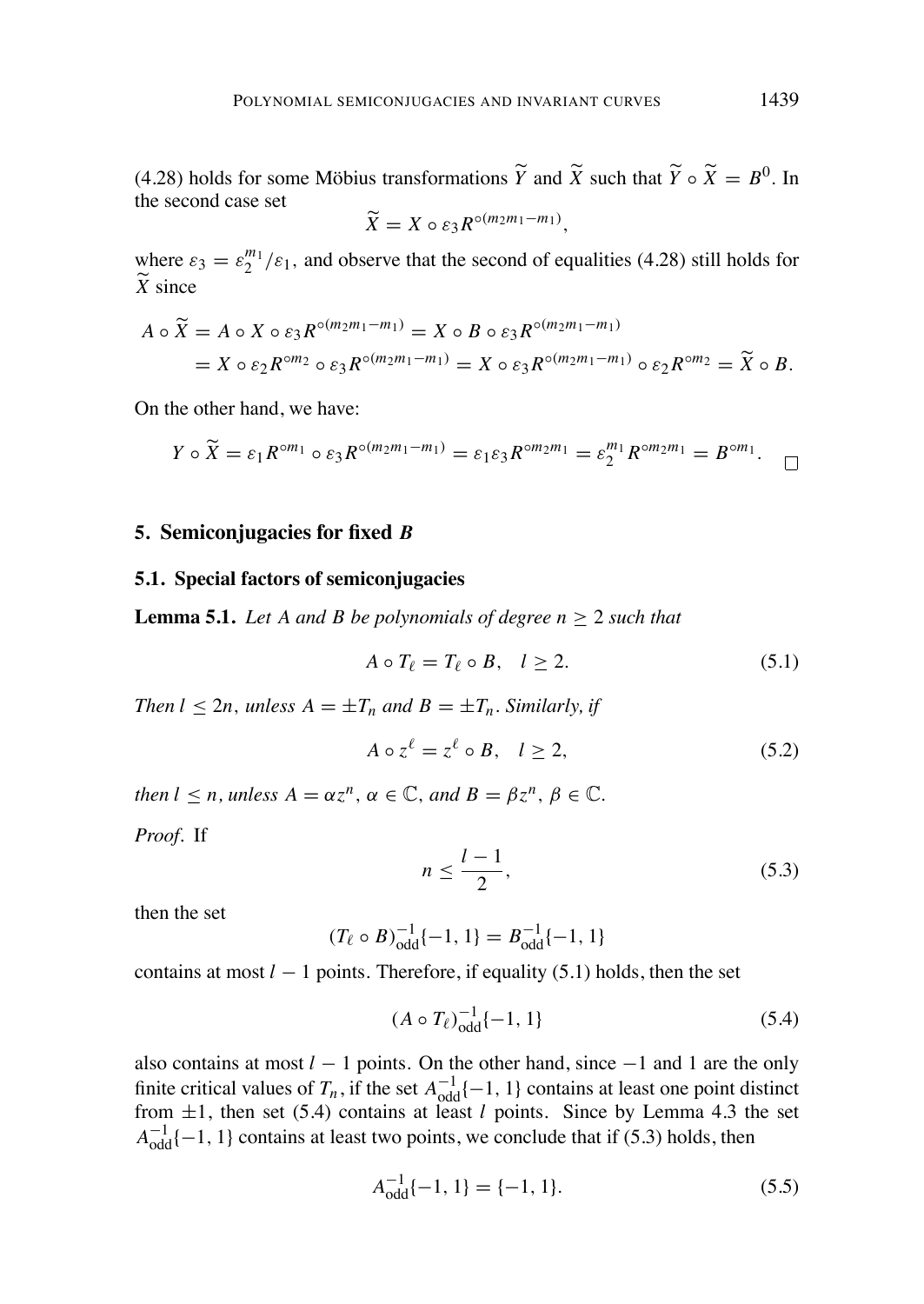Therefore, by Lemma 4.1,  $A = \pm T_n$ , It follows now from (5.1) that

$$
\pm T_{nl}=T_{\ell}\circ B,
$$

implying that

$$
T_{\ell}\circ B=\pm T_{\ell}\circ T_n,
$$

and applying to the last equality Theorem 2.3 we see that

$$
T_{\ell} = \pm T_{\ell} \circ \mu, \quad B = \mu^{-1} \circ T_n,
$$
\n
$$
(5.6)
$$

for some polynomial  $\mu$  of degree one. Finally, it is easy to see, using for example the explicit formula

$$
T_n = \frac{n}{2} \sum_{k=0}^{[n/2]} (-1)^k \frac{(n-k-1)!}{k!(n-2k)!} (2x)^{n-2k},\tag{5.7}
$$

that  $T_n$  has non-zero coefficients of its terms of degree *n* and  $n-2$ , and the coefficient equal zero for its term of degree  $n - 1$ . Thus, the first of equalities (5.6) implies the equality  $\mu = \pm x$ .

Assume now that equality (5.2) holds and  $n \leq l - 1$ . Then the polynomial in the right part of (5.2) has at most  $l - 1$  zeroes. On the other hand, since the unique finite critical value of  $z^{\ell}$  is zero, it is easy to see that, unless

$$
A = \alpha z^n, \quad \alpha \in \mathbb{C}, \tag{5.8}
$$

the polynomial in the left part of (5.2) has at least *l* zeroes. Finally, (5.8) and (5.2) imply easily that  $B = \beta z^n$ ,  $\beta \in \mathbb{C}$ .  $\Box$ 

**Theorem 5.2.** *Let B be a non-special polynomial of degree*  $n \geq 2$ *, and X an element* of  $\mathcal{E}(B)$ . Assume that  $X = W_1 \circ z^{\ell} \circ W_2$  for some polynomials  $W_1$ ,  $W_2$  and  $l > 1$ *. Then*  $l < n$ *. Similarly, if*  $X = W_1 \circ \pm T_\ell \circ W_2$ *, then*  $l < 2n$ *.* 

*Proof.* If  $X = W_1 \circ z^{\ell} \circ W_2$ , then applying Corollary 3.4 twice we conclude that there exist polynomials  $C_1$  and  $C_2$  such that the equalities

$$
A \circ W_1 = W_1 \circ C_1, \quad C_1 \circ z^{\ell} = z^{\ell} \circ C_2, \quad C_2 \circ W_2 = W_2 \circ B \tag{5.9}
$$

hold. Applying now Lemma 5.1 to the second equality in (5.9) we conclude that  $l \leq n$ , unless  $C_1$  and  $C_2$  are conjugate to  $z^n$ . On the other hand, in the last case the third equality in (5.9) implies by Theorem 4.4 that *B* is conjugate to  $z^n$ . If  $X = W_1 \circ \pm T_\ell \circ W_2$ , the proof is similar.  $\Box$ 

**Corollary 5.3.** Let B be a non-special polynomial of degree  $n > 2$ . Assume that  $B^{\circ d} = W_1 \circ z^{\ell} \circ W_2$  *for some polynomials*  $W_1$ *,*  $W_2$ *, and*  $l \geq 1$ *,*  $d \geq 1$ *. Then*  $l \leq n$ *. Similarly, if*  $B^{\circ d} = W_1 \circ \pm T_f \circ W_2$ *, then*  $l < 2n$ *.* 

*Proof.* Direct consequence of Theorem 5.2, since  $B^{\circ d}$  is a semiconjugacy from B to  $B$ .  $\Box$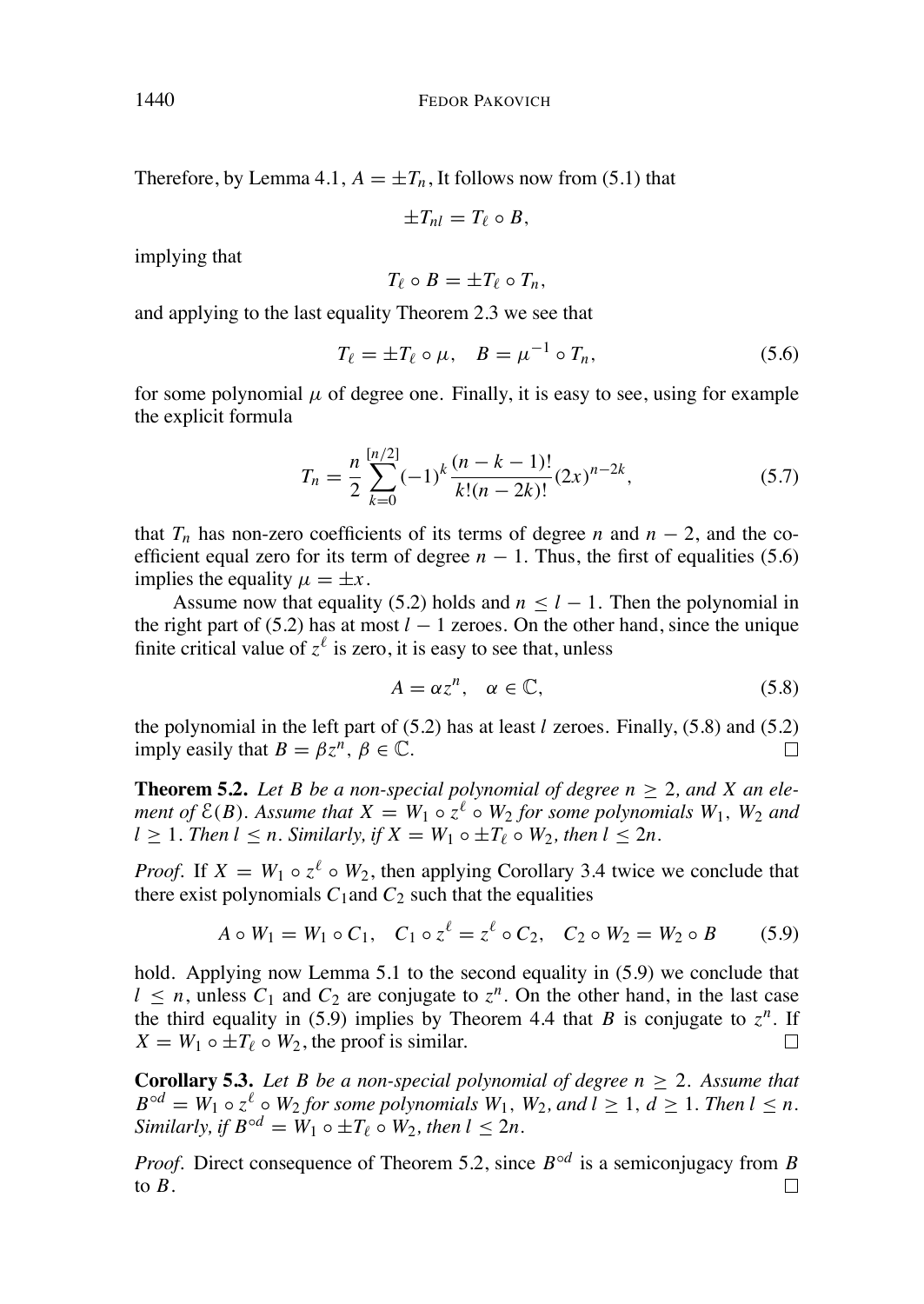### **5.2. Proof of Theorem 1.6**

For natural numbers *n* and *m* define  $l = l(n, m)$  as the maximum number coprime with *n* which divides *m*. Thus,

$$
m = lb,
$$
\n<sup>(5.10)</sup>

where  $rad(b)|rad(n)$  and  $GCD(n, l) = 1$ . Define now  $d = d(n, m)$  as the minimum number such that *b* in (5.10) satisfies  $b \mid n^d$ . The next proposition describes a general structure of elements of  $\mathcal{E}(B)$  for non-special *B*.

**Proposition 5.4.** *Let B be a non-special polynomial of degree*  $n \geq 2$ *. Then any*  $X \in \mathcal{E}(B)$  has the form  $X = v \circ z^{l(n,m)} \circ W$ , where v is a polynomial of degree one, and W is a compositional right factor of  $B^{\circ d(n,m)}$ . Furthermore,  $l(n,m) < n$ .

*Proof.* Set  $m = \deg X$ , and let *l*, *b*, *d* be the numbers defined above. If *A* is a polynomial such that

$$
A \circ X = X \circ B,\tag{5.11}
$$

then the equality

$$
A^{\circ d} \circ X = X \circ B^{\circ d},\tag{5.12}
$$

implies by Theorem 2.3 that

$$
X = U \circ S, \quad B^{\circ d} = V \circ S,\tag{5.13}
$$

for some polynomials  $U, V, S$ , where deg  $U = l$ . Furthermore, equalities (5.11) and  $X = U \circ S$  imply by Corollary 3.4 that

$$
A \circ U = U \circ C \tag{5.14}
$$

for some polynomial *C*. Since *l* is coprime with *n*, by Theorem 2.4 there exist polynomials  $\mu$ ,  $\nu$  of degree one such that either

$$
A = \nu \circ z^s R^{\ell}(z) \circ \nu^{-1}, \quad U = \nu \circ z^{\ell} \circ \mu, \quad C = \mu^{-1} \circ z^s R(z^{\ell}) \circ \mu,
$$

where *R* is a polynomial,  $n \ge 1$ ,  $s \ge 0$ , and  $GCD(s, l) = 1$ , or

$$
A = \nu \circ \pm T_n \circ \nu^{-1}, \quad U = \nu \circ T_\ell \circ \mu, \quad C = \mu^{-1} \circ \pm T_n \circ \mu,
$$

where  $GCD(l, n) = 1$ . In the last case however Theorem 4.4 applied to (5.11) implies that *B* is conjugate to  $T_n$ . Therefore, the first case must hold and hence  $X = \nu \circ z^{\ell} \circ W$ , where  $W = \mu \circ S$  is a compositional right factor of  $B^{\circ d}$ . Moreover, since  $n = r \cdot l + s$ , where  $r = \deg R$ , the inequality  $l \leq n$  holds whenever  $r \neq 0$ . On the other hand, if  $r = 0$ , then *A* is conjugate to  $z^n$  and hence *B* also is conjugate to  $z^n$  by Theorem 4.4.  $z^n$  by Theorem 4.4.

For a natural number  $n > 1$  with a prime decomposition  $n = p_1^{a_1} p_2^{a_2} \dots p_s^{a_s}$ set ord $_p(n) = a_i$ , if  $p = p_i$  for some  $i, 1 \le i \le s$ , and ord $_p n = 0$  otherwise.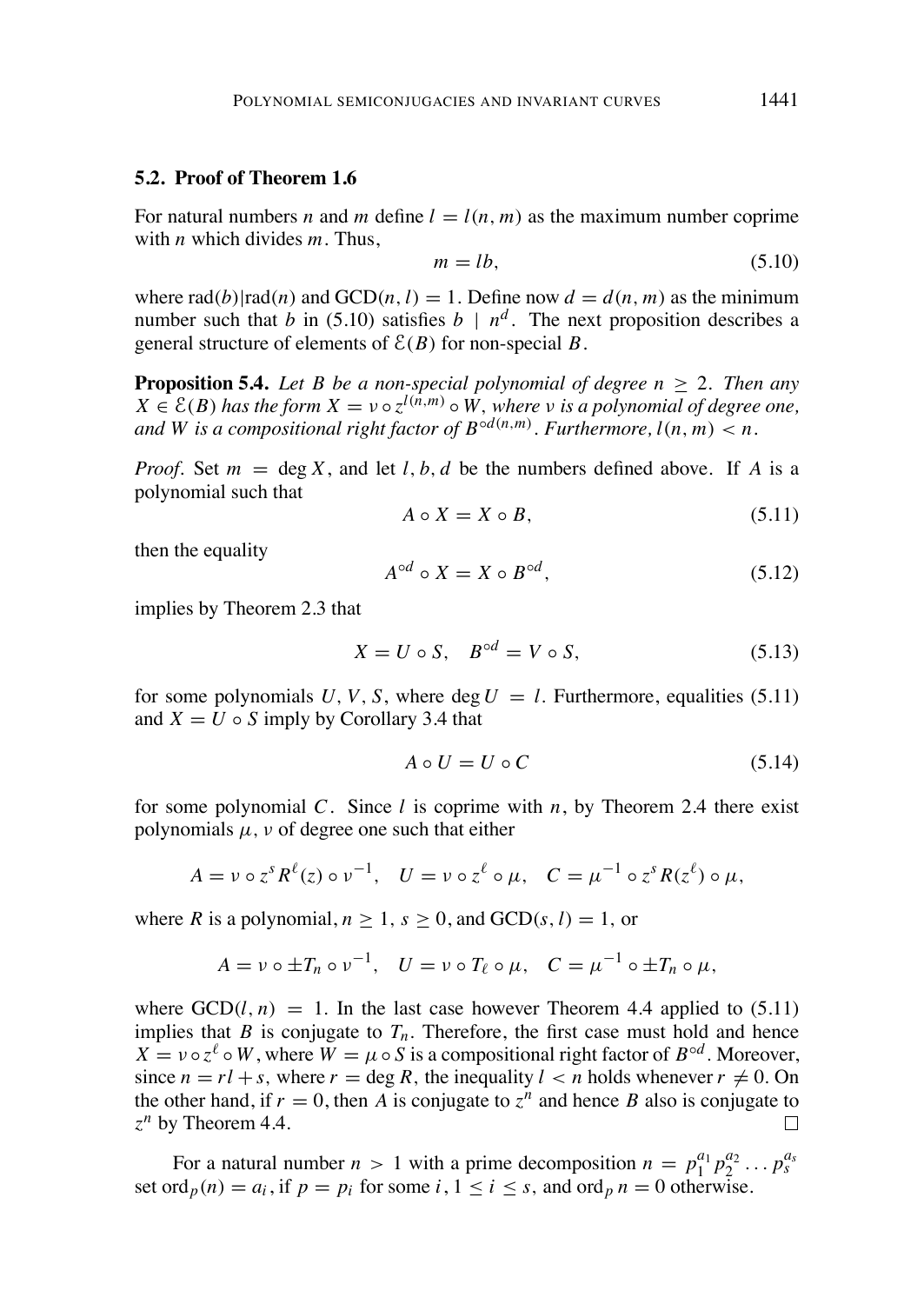**Proposition 5.5.** *If, under assumptions of Proposition* 5*.*4*, the polynomial X is not a polynomial in B*, *then*  $d(n, m) \leq 2 \log_2 n + 3$ .

*Proof.* Set

$$
a = n^d/b. \tag{5.15}
$$

Clearly, for any prime *p,*

$$
\operatorname{ord}_p(b) + \operatorname{ord}_p(a) = \operatorname{ord}_p(n)d,
$$

implying that

$$
\operatorname{ord}_p b = \operatorname{ord}_p(n)(d-1) + \operatorname{ord}_p(n) - \operatorname{ord}_p(a). \tag{5.16}
$$

Observe that the definition of  $d(n, m)$  implies that *a* is not divisible by *n*. Moreover, the number *b* is not divisible by *n* either, since otherwise equality (5.11) implies by Theorem 2.3 that *X* is a polynomial in *B*. Observe also that by Theorem 4.4 any polynomial  $\vec{A}$  such that  $(5.11)$  holds is not special.

It follows from Theorem 2.3 applied to equality (5.12) that there exist polynomials *N*, *F* and *Y*, *Z*, where

$$
\deg Z = l, \quad \deg Y = a,
$$

such that

$$
A^{\circ d} = N \circ Y, \quad X = N \circ Z,
$$

and

$$
Y \circ X = Z \circ B^{\circ d}.\tag{5.17}
$$

Applying now Theorem 2.3 and Theorem 2.2 to the equality

$$
Y \circ X = \left(Z \circ B^{d-i}\right) \circ B^i
$$

for each *i*,  $1 \le i \le d - 1$ , we obtain a collection of polynomials  $Y_i$ ,  $X_i$ ,  $W_i$ ,  $U_i$ ,  $K_i$ ,  $L_i$ ,  $1 \leq i \leq d-1$ , such that

$$
Y = U_i \circ Y_i, \ \ Z \circ B^{\circ d - i} = U_i \circ K_i, \ \ X = X_i \circ W_i, \ \ B^{\circ i} = L_i \circ W_i, \ \ (5.18)
$$

and

$$
Y_i \circ X_i = K_i \circ L_i. \tag{5.19}
$$

Furthermore,

$$
\deg Y_i = a_i, \quad \deg X_i = lb_i,
$$

where

$$
a_i = \frac{a}{\text{GCD}(a, n^{d-i})}, \quad b_i = \frac{b}{\text{GCD}(b, n^i)}, \tag{5.20}
$$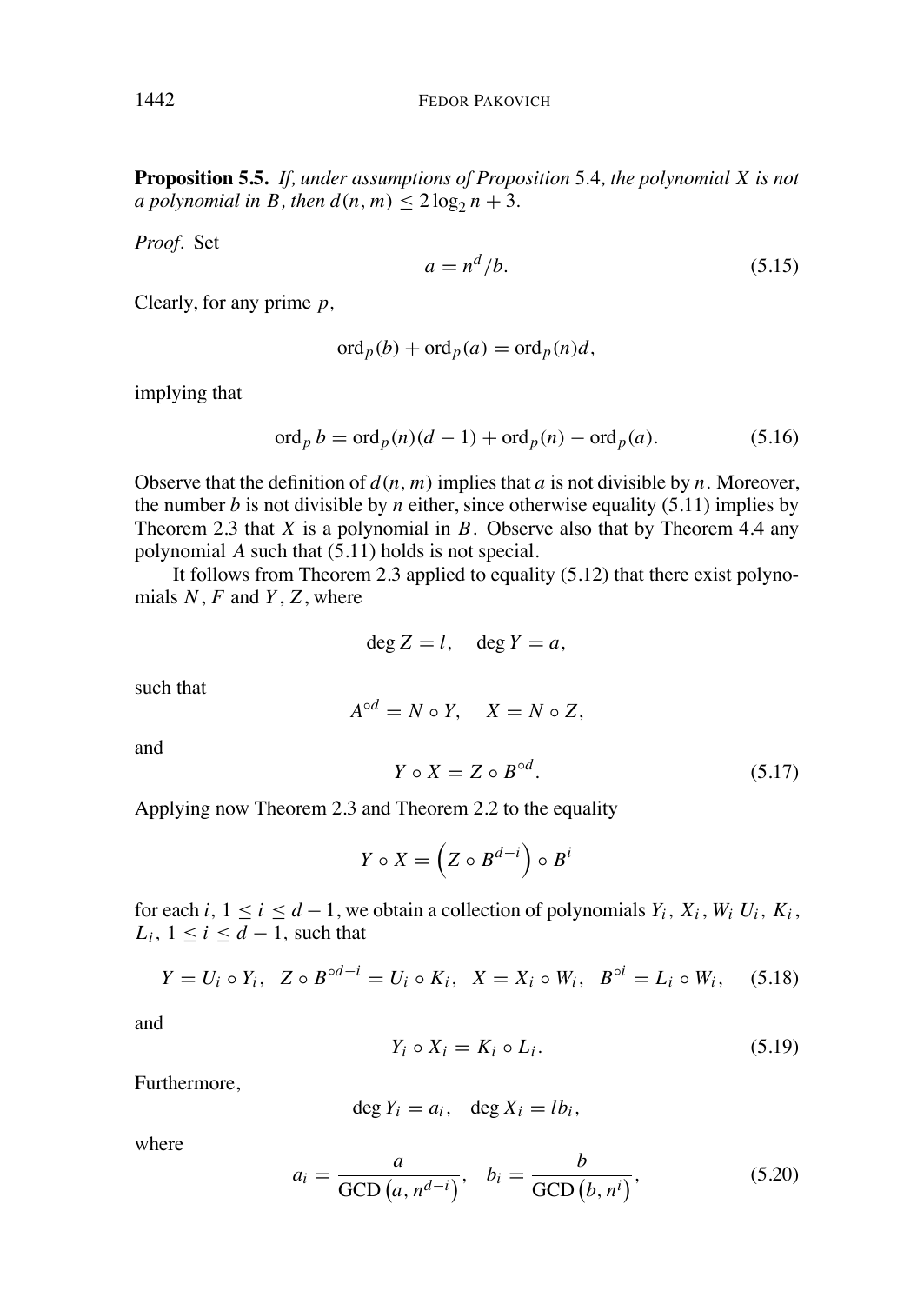and there exist polynomials of degree one  $v_i$ ,  $\sigma_i$ ,  $\mu_i$  1 < *i* < *d* - 1, such that either

$$
Y_i = v_i \circ z^{a_i} \circ \sigma_i, \quad X_i = \sigma_i^{-1} \circ z^c R(z^{a_i}) \circ \mu_i,
$$
 (5.21)

where  $R \in \mathbb{C}[z]$  and  $GCD(c, a_i) = 1$ , or

$$
Y_i = v_i \circ z^c R^{lb_i}(z) \circ \sigma_i, \quad X_i = \sigma_i^{-1} \circ z^{lb_i} \circ \mu_i,
$$
 (5.22)

where  $R \in \mathbb{C}[\zeta]$  and  $GCD(c, lb_i) = 1$ , or

$$
Y_i = v_i \circ T_{a_i} \circ \sigma_i, \quad X_i = \sigma_i^{-1} \circ T_{lb_i} \circ \mu_i,
$$
\n
$$
(5.23)
$$

where  $\text{GCD}(a_i, lb_i) = 1$ .

Observe first that

$$
a_i \ge 2^i, \quad b_i \ge 2^{d-i}.\tag{5.24}
$$

Indeed, since  $n \nmid a$ , there exists  $p \in rad(n)$  such that ord  $p(n) - ord_p(a) > 0$ . Thus, ord<sub>p</sub>(b) > ord<sub>p</sub>( $n^{d-1}$ ) by (5.15), and hence for any *i*,  $1 \le i \le d-1$ , the equality

$$
\operatorname{ord}_p\left(\operatorname{GCD}(b, n^i)\right) = \operatorname{ord}_p(n)i
$$

holds. It follows now from (5.20) and (5.16) that

$$
\operatorname{ord}_p(b_i) = \operatorname{ord}_p(b) - \operatorname{ord}_p(\operatorname{GCD}(b, n^i)) = \operatorname{ord}_p(n)(d-1-i) + \operatorname{ord}_p(n) - \operatorname{ord}_p(a),
$$

implying that

$$
b_i \ge p^{\text{ord}_p(n)(d-1-i)+\text{ord}_p(n)-\text{ord}_p(a)} \ge p^{\text{ord}_p(n)(d-1-i)+1} \ge p^{(d-1-i)+1} = p^{d-i}.
$$

Similarly, since  $n \nmid b$ , there exists  $q \in rad(n)$  such that  $ord_q(n) - ord_q(b) > 0$ implying by (5.20) and (5.16) that that for any *i*,  $1 \le i \le d - 1$ , the inequality  $a_i > q^i$  holds. Since  $p > 2$ ,  $q > 2$ , this proves (5.24).

In order to establish the required bound, observe that since

$$
A^{\circ d}=N\circ U_i\circ Y_i,
$$

it follows from Corollary 5.3 that if  $(5.21)$  or  $(5.23)$  holds, then  $a_i < 2n$ . On the other hand, since  $X = X_i \circ W_i$ , if (5.22) or (5.23) holds, then  $b_i \leq lb_i \leq 2n$ , by Theorem 5.2. Thus, for any  $i, 1 \le i \le d-1$ , the inequality

$$
\min\{a_i, b_i\} \le 2n
$$

holds. On the other hand, it follows from (5.24) that for  $i_0 = \lfloor d/2 \rfloor$  the inequality

$$
\min\{a_i, b_i\} \ge 2^{\lfloor d/2 \rfloor}
$$

holds. Therefore,  $2^{\lfloor d/2 \rfloor} \leq 2n$ , implying that  $2^{d/2} \leq 2\sqrt{2}n$ . Thus,  $d/2 \leq \log_2 n + 3/2$ and  $d \leq 2 \log_2 n + 3$ .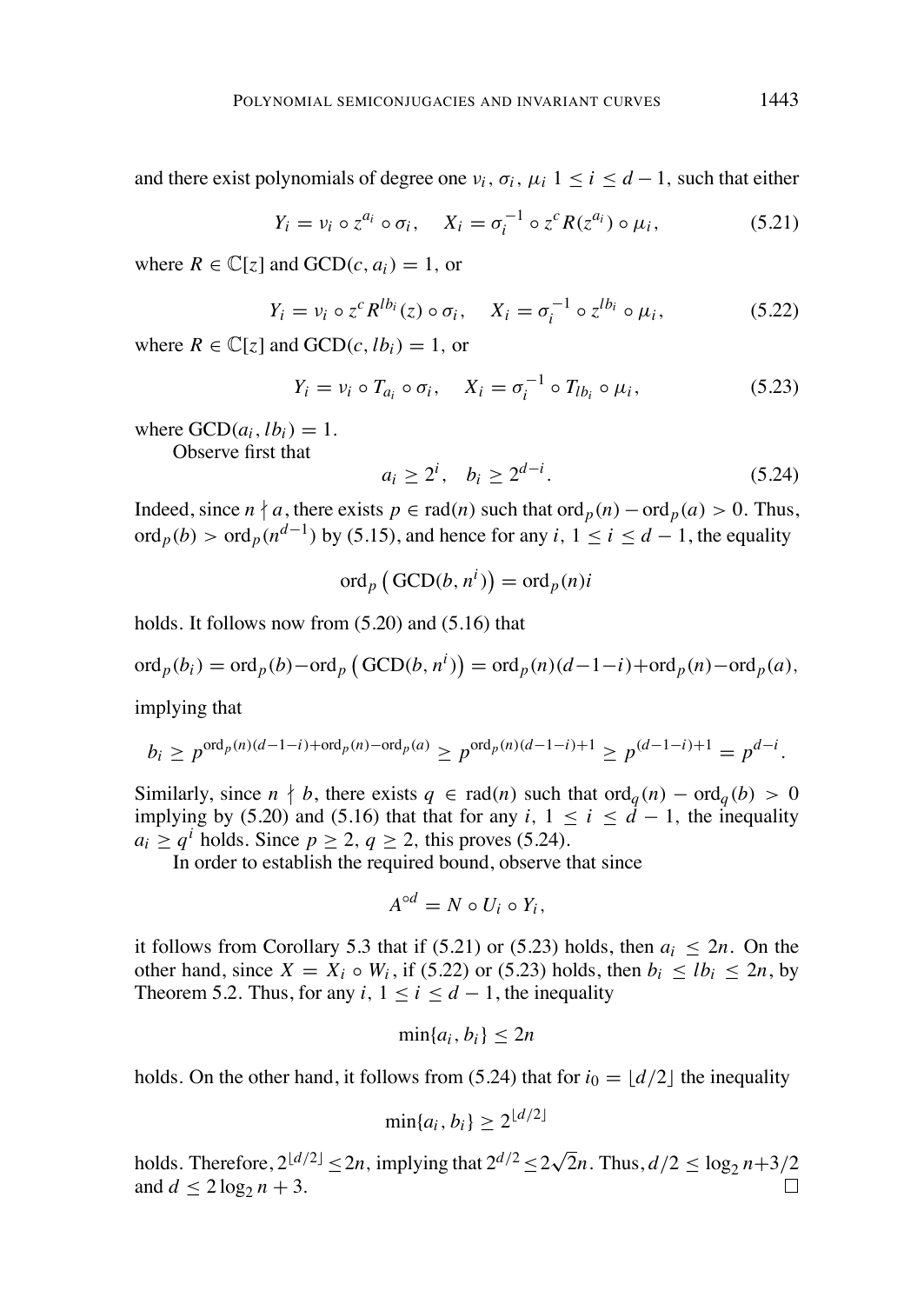*Proof of Theorem* 1.6. Observe first that if  $X \in \mathcal{E}(B)$  is a semiconjugacy from B to *A*, then *A* is defined in a unique way since the equalities

$$
A \circ X = X \circ B, \quad \widetilde{A} \circ X = X \circ B
$$

imply  $A \circ X = A \circ X$ , which in turn implies  $A = A$ . In particular, this implies that for any  $X_1, X_2 \in \mathcal{E}(B)$  such that  $X_2 = \mu \circ X_1$  for some polynomial  $\mu$  of degree one the corresponding polynomials  $A_1, A_2 \in \mathcal{F}(B)$  are conjugate. Moreover, for any  $A \in \mathcal{F}(B)$  there exists *X* such that

$$
A \circ X = X \circ B \tag{5.25}
$$

and *X* is not a polynomial in *B*, since (5.25) and  $X = \widetilde{X} \circ B^{\circ s}$  imply that

$$
A\circ\widetilde{X}=\widetilde{X}\circ B.
$$

 $\mathbb{R}^2$ 

Finally, if  $X_1, X_2 \in \mathcal{E}(B)$  and deg  $X_1 = \text{deg } X_2$ , then the corresponding polynomials in  $A_1, A_2 \in \mathcal{F}(B)$  are conjugate, since Theorem 1.1 and Theorem 3.1 imply that there exists a polynomial  $\mu$  of degree one such that  $X_2 = \mu \circ X_1$ .

Let *X* be an element of  $\mathcal{E}(B)$  and  $X = v \circ z^l \circ W$  its representation from Proposition 5.4. Then it follows from Proposition 5.5 that, unless *X* is a polynomial in *B*, the inequality  $d \leq 2 \log_2 n + 3$  holds. Since, in addition, for the number *l* the inequality  $l < n$  holds, this implies that up to the change  $X \to \mu \circ X$ , where  $\mu$  is a polynomial of degree one, there exists at most a finite number of elements of  $E(B)$  which are not polynomials in *B*. Applying to these polynomials recursively Theorem 1.2 we obtain polynomials  $X \in \mathcal{E}(B)$  and  $A \in \mathcal{F}(B)$  which satisfy the conclusion of the theorem. conclusion of the theorem.

**Remark 5.6.** Since the degree of the polynomial of *X* from Theorem 1.6 is equal to the least common multiple of degrees of all polynomials from  $E(B)$  which are not polynomials in *B*, it follows from Proposition 5.4 and Proposition 5.5 that deg *X* is bounded by the number  $\psi(n)n^{2\log_2 n + 3}$ , where  $\psi(n)$  denotes the least common multiple of all numbers less than *n* and coprime with *n*. In particular,

$$
c(n) \le (n-1)! n^{2\log_2 n + 3}.
$$

**Corollary 5.7.** *Let B be a polynomial of degree at least two. Then there exists at most a finite number of conjugacy classes of polynomials A such that*  $A \leq B$ .

*Proof.* If *B* is non-special, then the corollary follows from Theorem 1.6. For special *B* the corollary follows from Theorem 4.4.  $\Box$ 

**Corollary 5.8.** *Each equivalence class of the relation*  $\sim$  *contains at most a finite number of conjugacy classes.*

*Proof.* It follows from Corollary 5.7, since  $A \sim B$  implies  $A \leq B$ .  $\Box$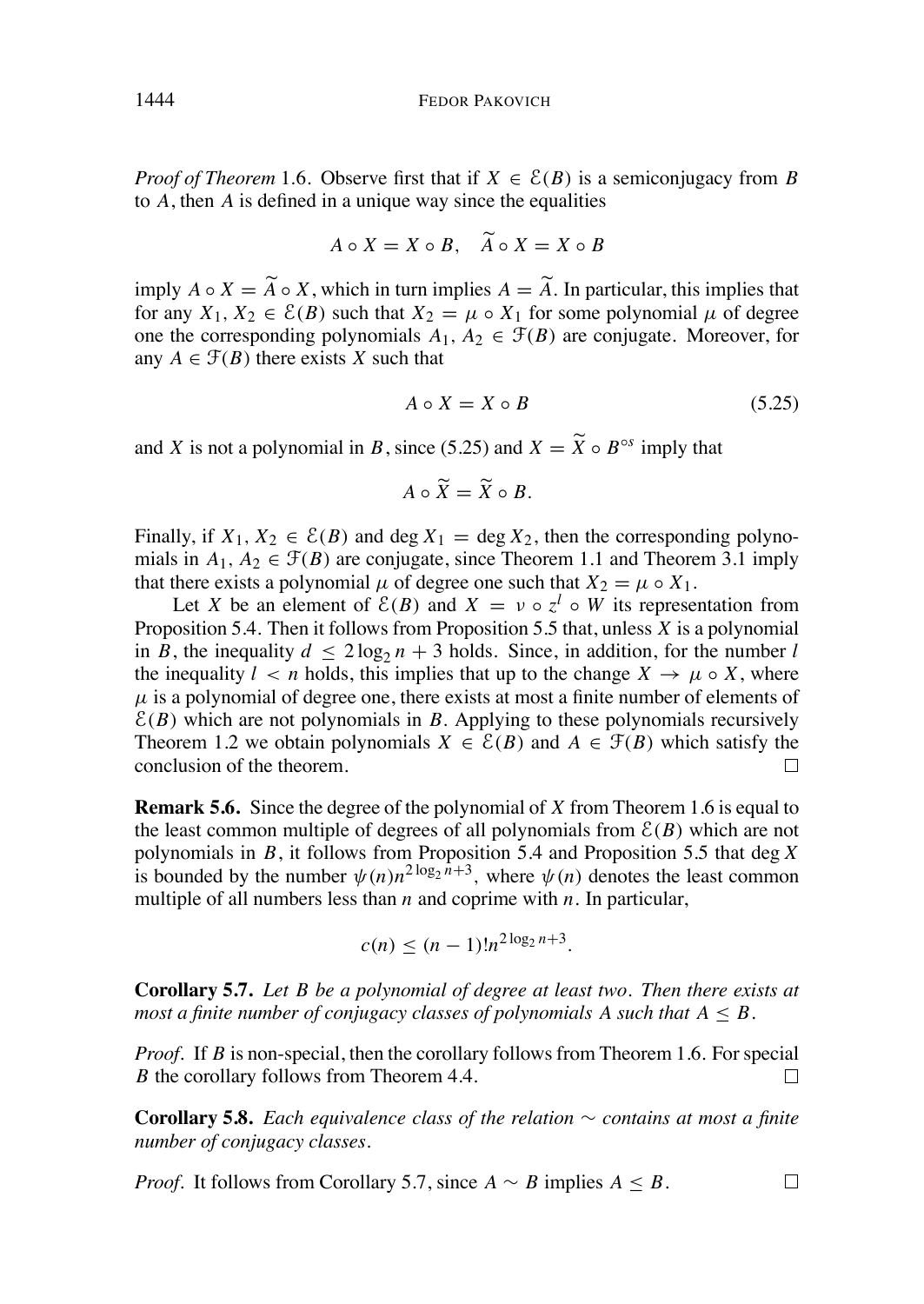**Corollary 5.9** ([22]). Let B be a non-special polynomial of degree  $n > 2$ , and *X* and *Y* polynomials such that  $Y \circ X = B^{\circ s}$  for some  $s > 1$ . Then there exist *polynomials*  $X$ *,*  $Y$  *and*  $i$ *,*  $j \geq 0$  *such that* 

$$
Y = B^{\circ i} \circ \widetilde{Y}, \quad X = \widetilde{X} \circ B^{\circ j}, \quad \text{and} \quad \widetilde{Y} \circ \widetilde{X} = B^{\circ \widetilde{S}},
$$

*where*  $\tilde{s}$  *is bounded from above by a constant which depends on n only.* 

*Proof.* Clearly, without loss of generality we may assume that *X* is not a polynomial in *B*. Since  $B \circ B \circ d = B \circ d \circ B$ , the polynomial  $B \circ d$  is contained in  $\mathcal{E}(B)$  and hence *X* is contained in  $\mathcal{E}(B)$  by Corollary 3.4. Furthermore, since rad(deg *X*) | rad(*n*), it follows from Proposition 5.4 and Proposition 5.5 that there exists a polynomial *Y* such that  $\widetilde{Y} \circ X = B^{\circ (2 \log_2 n + 3)}$ . Therefore, if  $s > 2 \log_2 n + 3$ , then

$$
B^{\circ s} = B^{\circ (s-2\log_2 n - 3)} \circ B^{\circ (2\log_2 n + 3)} = B^{\circ (s-2\log_2 n - 3)} \circ \widetilde{Y} \circ X = Y \circ X,
$$

implying that  $Y = B^{\circ(s-2\log_2 n - 3)} \circ \widetilde{Y}$ . This proves the corollary, and shows that  $\widetilde{s}$  < 2 log<sub>2</sub>  $n + 3$ .

**Remark 5.10.** The bound  $\widetilde{s} \leq 2 \log_2 n + 3$  in Corollary 5.9 is not optimal. It was shown in [22] that in fact  $\tilde{s} < log_2(n + 2)$  and that this last bound cannot be improved. For more details we refer the reader to [22]. Notice however that for applications, similar to the ones given in [6], the actual form of the bound for  $\tilde{s}$  is not important.

### **References**

- [1] T. DINH, *Ensembles d'unicite´ pour les polynoˆmes*, Ergodic Theory Dynam. Systems **22** (2002), 171–186.
- [2] T. DINH, *Distribution des pre´images et des points pe´riodiques d'une correspondance polynomiale*, Bull. Soc. Math. France **133** (2005), 363–394.
- [3] H. ENGSTROM, *Polynomial substitutions*, Amer. J. Math. **63** (1941), 249–255.
- [4] A. EREMENKO, *Some functional equations connected with the iteration of rational functions* (Russian), Algebra i Analiz. **1** (1989), 102–116; translation in Leningrad Math. J. **1** (1990), 905–919.
- [5] P. FATOU, *Sur l'iteration analytique et les substitutions permutables*, J. Math. Pures Appl. (9) **2** (1923), 343–384.
- [6] D. GHIOCA, T. TUCKER and M. ZIEVE, *Linear relations between polynomial orbits*, Duke Math. J. **161** (2012), 1379–1410.
- [7] H. INOU, *Extending local analytic conjugacies*, Trans. Amer. Math. Soc. **363** (2011), 331– 343.
- [8] G. JULIA, Mémoire sur la permutabilité des fractions rationelles, Ann. Sci. École Norm. Sup. **39** (1922), 131–215.
- [9] A. MEDVEDEV, "Minimal sets in ACFA", Thesis (PhD) University of California, Berkeley. 2007. 96.
- [10] A. MEDVEDEV and T. SCANLON, *Invariant varieties for polynomial dynamical systems*, Ann. of Math. **179** (2014), 81–177.